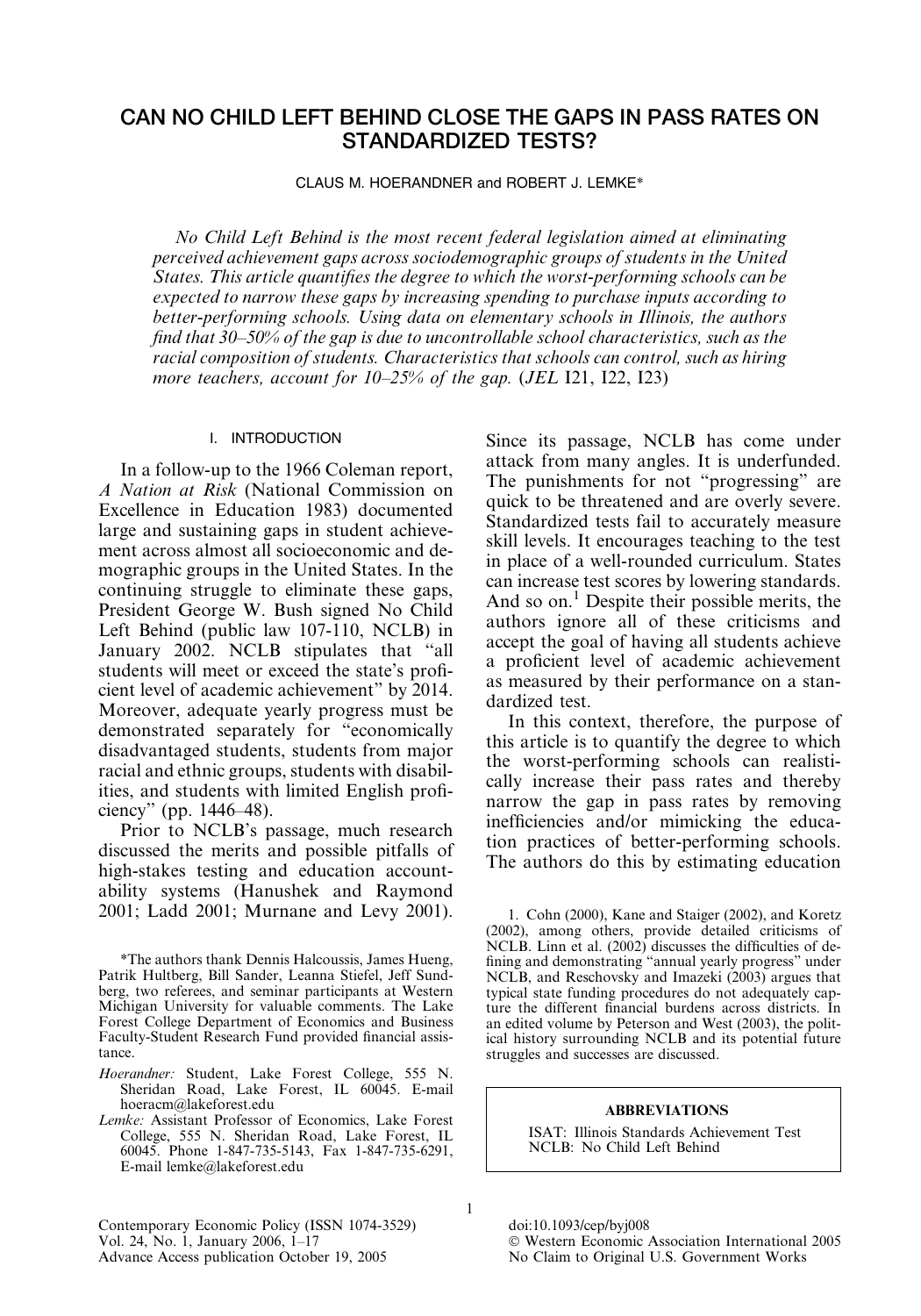production functions, in which average pass rates are the output and school characteristics—some of which schools choose (like class size) and some of which schools cannot choose (like the percent of students from low-income households)—are the inputs. The estimates of the production functions are then used to define the gap in pass rates as the difference between the average pass rate of the worstperforming schools and the average predicted pass rate of better performing schools. The authors then decompose this gap into three parts—the portion due to characteristics that money can buy, the portion due to uncontrollable factors, and the portion due to regression error. Because the regression error accounts for about 40% of the gap, the interpretation of the regression error will greatly affect policy implications.

Finally, a brief comment on achievement gaps is warranted. First, according to the Coleman report, an achievement gap exists when there is a gap in average academic skills across identifiable groups of students, such as whites and blacks. NCLB considers a different gap. It is concerned not with differences in average levels but with the percent of students who do not demonstrate an acceptable level. If literacy is the standard, for example, then NCLB is concerned with getting all students to be literate rather than ensuring that all groups of students have the same average reading skills. NCLB, therefore, could be successful in eliminating its defined gap of literacy while exacerbating achievement gaps as defined by the Coleman report. In an attempt to evaluate NCLB, therefore, the authors focus on the pass rate of students as defined by those that meet or exceed state standards. Second, the authors do not evaluate the narrowing of pass rates *across* student demographic groups, which is most appropriately done with student-level data. Rather, the authors are in a better position to simply evaluate the narrowing of pass rates within student demographic groups. Thus the potential effects of NCLB may be much weaker than what is documented because the authors focus solely on closing the gap within subgroups, for example, between Hispanics in the worst and best schools and not, say, between Hispanics in the worst schools and whites in the best schools.

The authors use data on 1,852 elementary schools in Illinois during the 2001–2002 school year that administered state assessments to third graders. The authors find that about 30–50% of the gap in pass rates across schools is due to uncontrollable school characteristics, such as the economic status or racial composition of the school's students. On the other hand, factors that schools can control, such as lowering class size by hiring more teachers, account for about 10–25% of the gap in pass rates. Unexplained regression error accounts for the remainder.

Under the best circumstances, education policy will close the gap due to controllable factors and the unexplained regression error. Such a policy, therefore, can reasonably eliminate between 50% and 70% of the gap in pass rates across schools. If schools cannot eliminate the unexplained regression error, however, then schools can only be expected to eliminate at most one-fourth of the gap. Unfunded (or underfunded) policies requiring the worst schools to improve to the level of the best schools or even to the level of the average school are likely, therefore, to impose unequal challenges and tax burdens on schools.

The article is organized as follows. The authors discuss the decomposition of the achievement gap in section II and introduce the data in section III. The authors estimate an education production function separately for several groups of students in section IV. Section V uses the production function estimates to decompose the gaps in pass rates for the various groups of students. In section VI, the authors use the decompositions from section V to discuss the implications of education policies like NCLB that mandate convergence in test scores.

## II. THE EDUCATION PRODUCTION FUNCTION

The literature on estimating education production functions is large, and for good reason.2 Public schooling in the United States is largely locally financed. Thus if the cost of inputs varies across school districts and the degree of substitutability of inputs is limited, then the challenge of educating young

<sup>2.</sup> See, among others, Bali and Alvarez (2003), Coates (2003), Cook and Evans (2000), Driscoll et al. (2003), Figlio (1999), Goldhaber and Brewer (1997), Hanushek (1986), Hedges and Greenwald (1996), Hoxby (1996), Iatarola and Stiefel (2003), and Krueger (1999).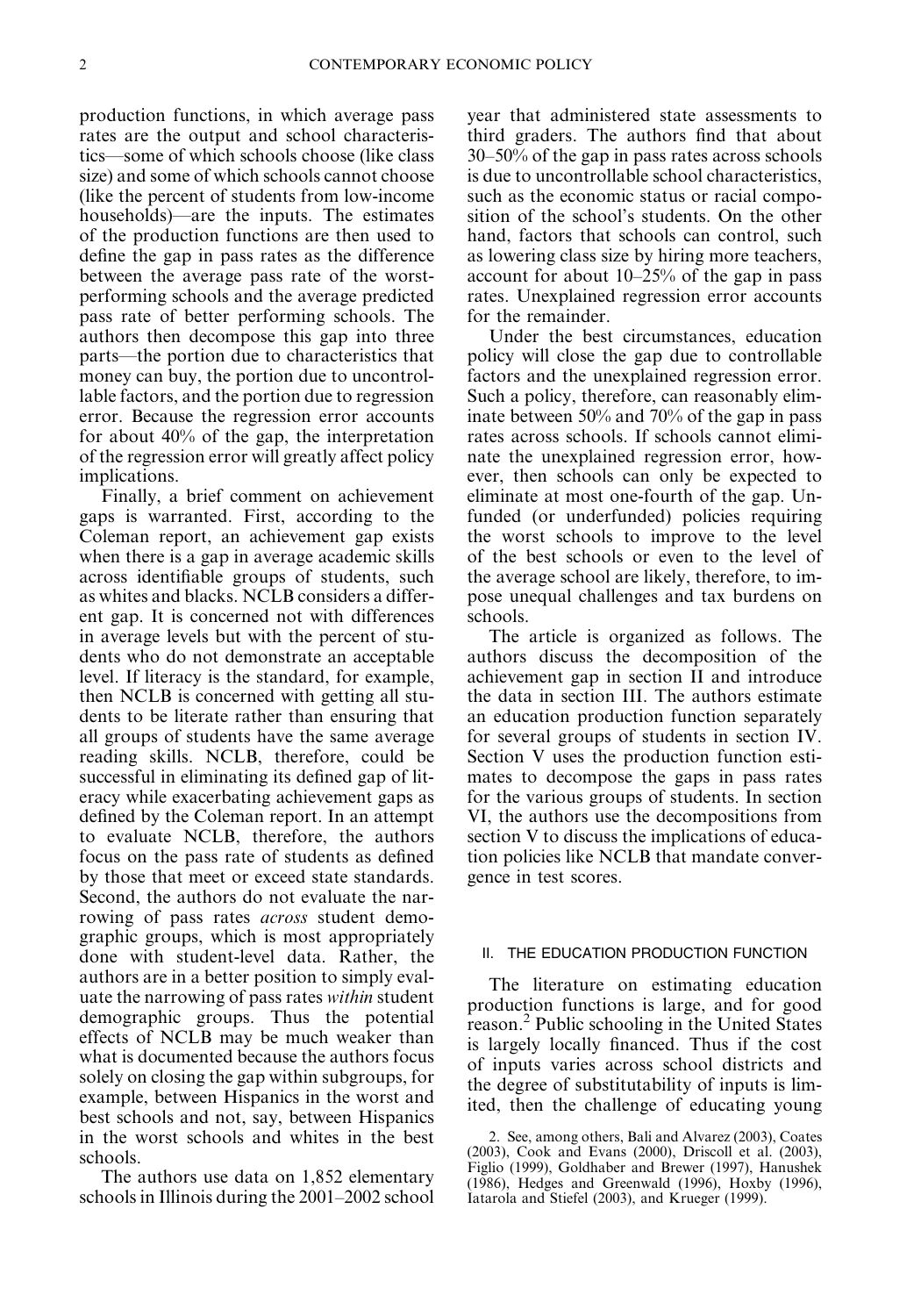people at the local taxpayers' expense will exhibit different opportunities and tradeoffs across school districts. How each school district meets these challenges will depend on local resources and conditions. The results may vary considerably, and undesirable outcomes, such as low test scores, may result in some districts.

The authors estimate education production functions for each socioeconomic and demographic group singled out in NCLB. The regression results are used to calculate and compare expected pass rates for the different demographic groups across schools. The authors then use these estimates to decompose the achievement gap to determine to what extent schools might be able to close these gaps by using their resources more efficiently or by increasing the amount of money they spend. Specifically, the authors assume that two kinds of inputs enter each district's education process—controllable and uncontrollable. The controllable inputs, such as class size, curriculum decisions, and the percent of uncertified teachers to hire, are subject to the school's discretion. Uncontrollable inputs, such as the percent of students who are white or come from low-income households, are, for all practical purposes, out of the control of the school.

Before discussing the details of the decomposition of the production function, the authors must describe the groups of schools over which the decomposition will take place. Consider a population of schools, each with an average pass rate. The authors separate these schools into three groups—the schools with pass rates in the lowest quartile are called Group 1, the schools with pass rates in the inner quartiles are called Group 2, and the schools with pass rates in the highest quartile are called Group 3. The analysis will then focus on decomposing the gap in average pass rates between Group 1 and Groups 2 and 3.

Let  $\nu$  be a school's average pass rate for a particular demographic group. The production function for each school is assumed to satisfy

$$
(1) \t y = \beta X + \varepsilon
$$

where X represents all inputs, controllable and uncontrollable,  $\beta$  represents the return to each input, and  $\varepsilon$  is an error term with standard properties. Using ordinary least squares, the authors obtain a vector of predicted effects,  $\beta$ , that characterize the production of pass rates for the demographic group. The purpose of the decomposition is to explain the difference between Group 1's actual pass rate and Group 2 or 3's predicted pass rate.<sup>3</sup>

To do this, let  $\overline{X}_i$  and  $\overline{y}_i$  denote the average input values and the average pass rate for Group *i*, for  $i = 1, 2, 3$ . Then, by using the regression results, the authors calculate the predicted pass rate for each group,  $\hat{\beta}\bar{X}_i$ . Finally, the authors consider the average predicted pass rate of Group 1 if it purchased the average controllable inputs of Group 2 or 3. That is, let  $X_{1,2}$ and  $X_{1,3}$  denote the vector of Group 1's average uncontrollable characteristics and the average controllable characteristics of Group 2 and Group 3, respectively. The thought experiment is simply that Group 1 schools must keep their uncontrollable characteristics fixed, such as the percent of students from low-income households, but can increase taxes (and spending) to purchase the average level of controllable characteristics of Group 2 or 3. This hypothetical predicted pass rate is  $\beta \bar{X}_{1,2}$ when Group 1 mimics Group 2 and is  $\hat{\beta}\bar{X}_{1,3}$  when Group 1 mimics Group 3.

With these concepts defined, the authors are now ready to present the decomposition.<sup>4</sup> The authors are interested in explaining the total gap between predicted pass rates of Groups 2 and 3 and the actual pass rates of Group 1:

3. The authors compare actual pass rates of Group 1 to predicted pass rates of Group 2 and 3, because NCLB requires that poorly performing schools (Group 1 schools) improve their actual scores to a general level on par with better-performing schools (Group 2 or 3 schools). Although this level is not stated as a predicted level, it would also not necessarily be the actual level of achievement of the best-performing schools. The results are essentially unchanged if the authors compare actual Group 1 rates to actual Group 2 rates, because the predicted pass rates for Group 2 schools are usually within 1 percentage point of their actual pass rates. If the authors compare actual Group 1 rates to actual Group 3 rates, the percent of the gap that remains unexplained increases substantially for most demographic groups and the percent explained by controllable factors falls by roughly 25% across all demographic groups. These results are available from the corresponding author on request.

4. The decomposition is similar but not identical to Oaxaca (1973). In particular, the authors do not allow for productivity differences (i.e., different coefficients in the production function) across school groups. The authors impose this restriction because NCLB does not allow schools to appeal to such differences, no matter how real. Reschovsky and Imazeki (2003) argue that such productivity differences exist and that the cost of overcoming these differences can be quite large. In related work, Cook and Evans (2002) decompose an education production function over time.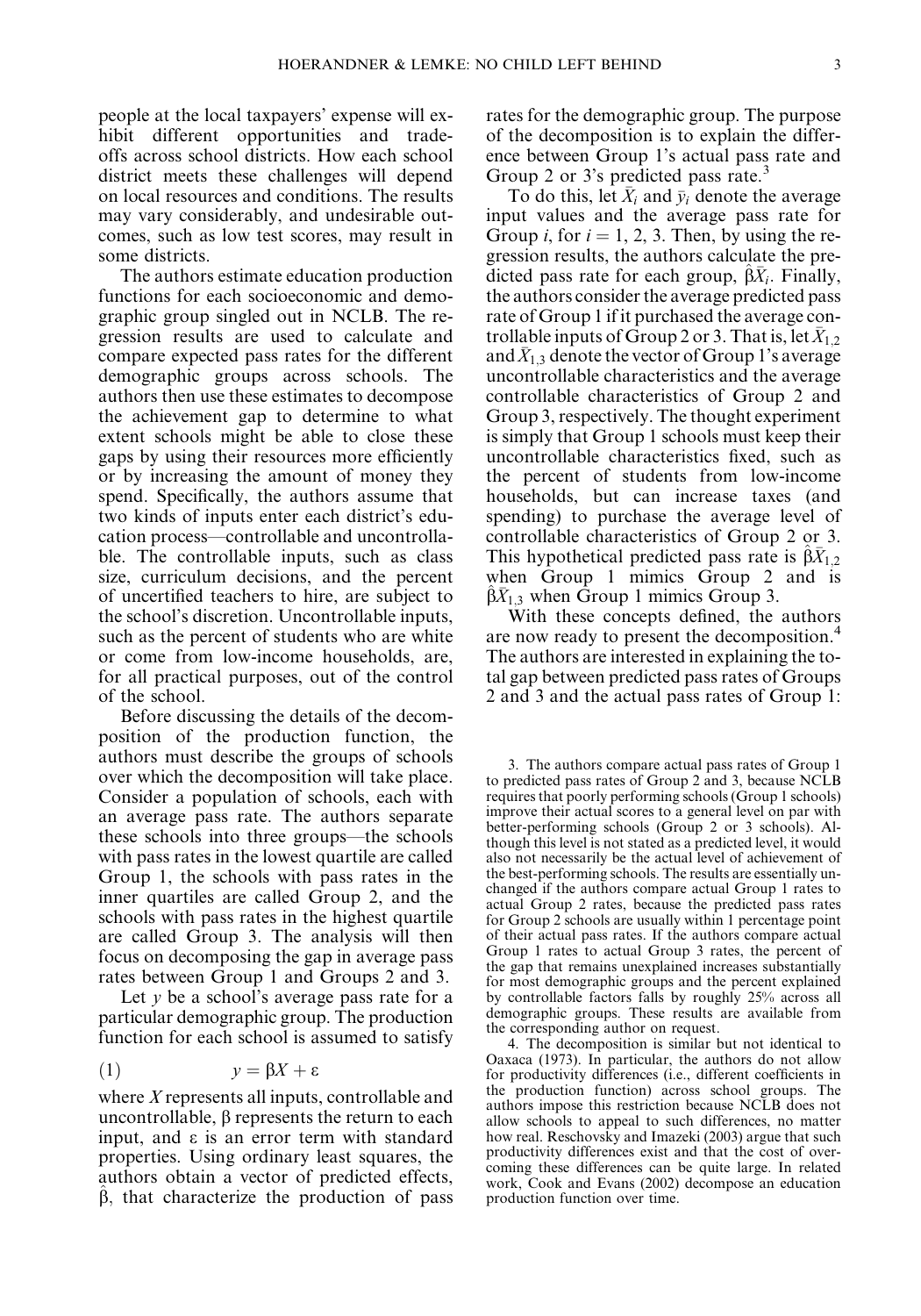$\hat{\beta}\bar{X}_2 - \bar{y}_1$  and  $\hat{\beta}\bar{X}_3 - \bar{y}_1$ . Each of these can be rewritten as

(2) 
$$
\hat{\beta}\bar{X}_2 - \bar{y}_1 = (\hat{\beta}\bar{X}_2 - \hat{\beta}\bar{X}_{1,2}) + (\hat{\beta}\bar{X}_{1,2} - \hat{\beta}\bar{X}_1) + (\hat{\beta}\bar{X}_1 - \bar{y}_1)
$$

and

(3) 
$$
\hat{\beta}\bar{X}_3 - \bar{y}_1 = (\hat{\beta}\bar{X}_3 - \hat{\beta}\bar{X}_{1,3})
$$
  
  $+ (\hat{\beta}\bar{X}_{1,3} - \hat{\beta}\bar{X}_1) + (\hat{\beta}\bar{X}_1 - \bar{y}_1).$ 

The first term in brackets on the right-hand side is the gap due to uncontrollable characteristics, and hence the authors call this the uncontrollable gap. The middle term is the gap due to differences in the characteristics schools can control. The authors call this the controllable gap. The rightmost term is the gap due to the regression error, called the unexplained gap.

The source of the unexplained gap is important to policy makers. To econometricians, the source of the error is clear—it might be randomness or factors not included in the regression (and, if ordinary least squares is to be unbiased, uncorrelated with the variables included in the regression). From a policy perspective, however, the difference is extremely important. One view is that this gap is due to an inefficient use of resources.<sup>5</sup> Education policies like NCLB, therefore, might encourage administrators to rid their school of this inefficiency simply by threatening severe sanctions if the gap is not closed.<sup>6</sup> In short, this approach assumes that the regression error is under the school's control, and legislation like NCLB can make schools act differently to improve test scores. If this is the case, then the rightmost term in brackets in equations (2) and (3) should be viewed as being similar in nature to the middle term as it is controllable at the school level. Another view, however, contends that the unexplained gap captures factors that are out of the school's control, such as luck or family traits.<sup>7</sup> If this is the case,

5. Efficiency, in this case, is the omitted variable or the source of luck.

6. A school with a low pass rate, however, could still be above its predicted rate. Thus, inefficiency might relate not topassratesbutrathertorelativepassrates.Also,thereisno explanation as to why some school's pass rates are above expectations. It is difficult to claim, for example, that some schools are inefficient while others are overly efficient.

7. Jaggia and Kelly-Hawke (1999) and Cook and Evans (2000) discuss the possible role of family traits in the education production function.

then increased spending in response to legislation calling for schools to be held accountable for student outcomes would at best close the gap due to controllable factors.

The decomposition of actual and predicted pass rates according to equations (2) and (3) will be used to quantify the extent to which increased expenditures and improved efficiency can be expected to increase the pass rates of Group 1. First, the absolute magnitude of the controllable gap and the controllable plus unexplained gap provide estimates of how pass rates might change if the worstperforming schools mimic better schools by purchasing their controllable characteristics. The cost-effectiveness of these improvements can also be measured with an elasticity. The authors assume that purchasing Group 2 or Group 3's average controllable characteristics requires Group 1 to increase local taxes, on average, to the point where they equal average local taxes for Group 2 or Group 3.<sup>8</sup> Letting  $\bar{t}_i$  denote average local taxes per student for Group i, the elasticity of pass rates with respect to local taxes per student when focusing just on the controllable gap is

(4) 
$$
\epsilon_C = \frac{\left(\frac{\hat{\beta}\bar{X}_{1,i}-\hat{\beta}\bar{X}_1}{\bar{y}_1}\right)}{\left(\frac{\bar{t}_i-\bar{t}_1}{\bar{t}_1}\right)}
$$

when comparing Group 1 to Group *i* for  $i = 2$ or 3. And the elasticity of pass rates with respect to local taxes per student when focusing on the controllable and unexplained gap is

(5) 
$$
\epsilon_{CU} = \frac{\left(\frac{\hat{\beta}\bar{X}_{1,i} - \bar{y}_1}{\bar{y}_1}\right)}{\left(\frac{\bar{t}_i - \bar{t}_1}{\bar{t}_1}\right)}
$$

when comparing Group 1 to Group *i* for  $i = 2$ or 3.

#### III. DATA

The authors acquired 2001–2002 data on all public elementary schools in Illinois containing a third grade from the Illinois State Board

<sup>8.</sup> This assumes local spending is not offset from a different revenue source. Card and Payne (2002) find that districts, on average, reduce local tax revenues by about 50 cents for every additional dollar provided by the state.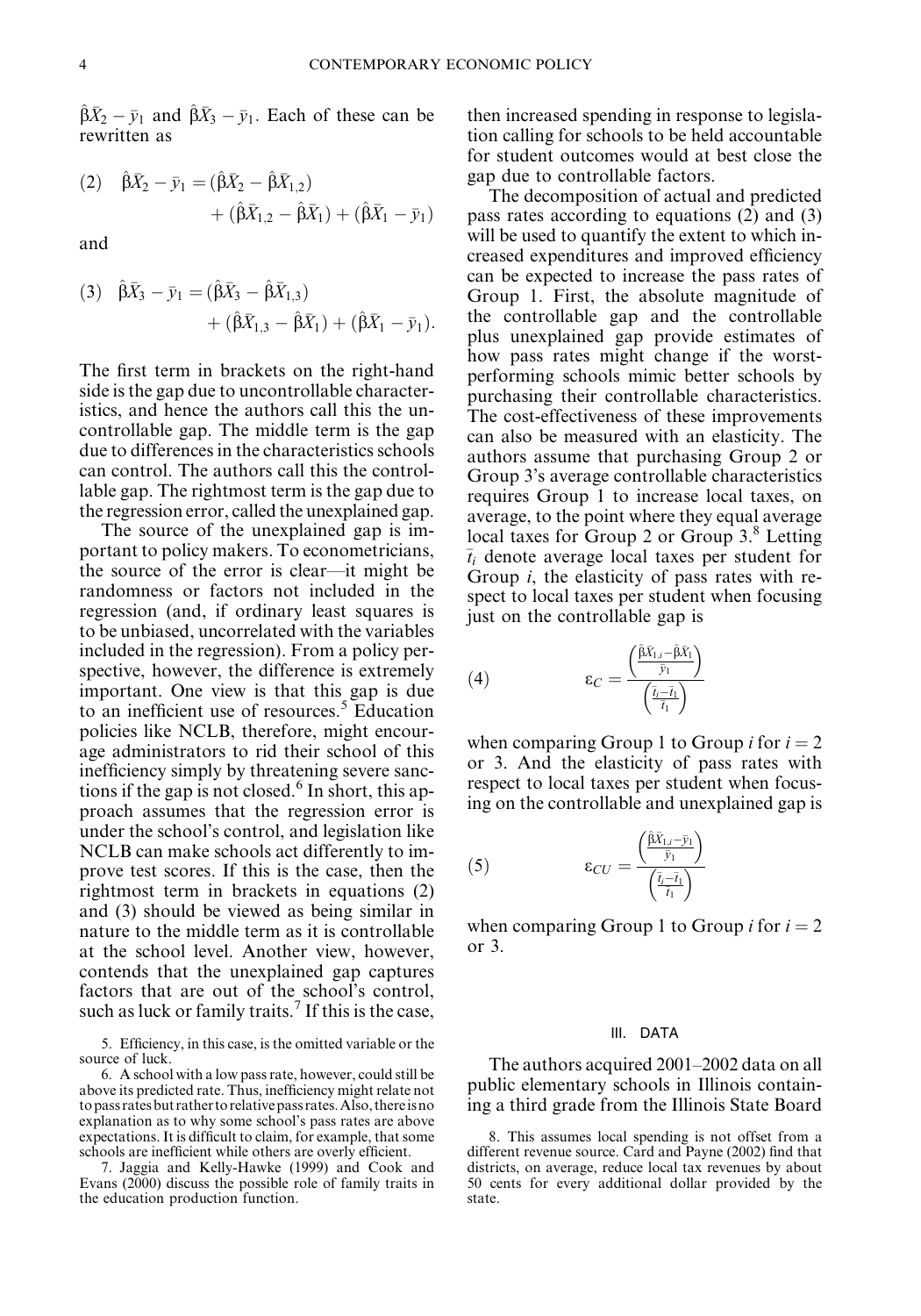of Education.<sup>9</sup> Illinois administers the Illinois Standards Achievement Test (ISAT) in the third through eighth grades, but the math, English, and writing portions are only administered in grades three, five, and eight. To maintain large sample sizes, focusing on the third grade was preferred because fifth and eighth graders tend to be in middle schools. Additionally, the authors have data on the portion of the curriculum that is devoted to developing math and English skills, but only for the third and eighth grades.

The data considered are exactly those data that districts provide the state to create local report cards as required by NCLB. Thus, one strength of the data is that they not only contain average ISAT scores for the third grade but are broken down by the socioeconomic and demographic groups important to NCLB. That is, in addition to knowing overall average ISAT scores, the authors know the school's average scores separately for its white, black, and Hispanic students, for its nondisabled and disabled students, and for its students from non–low income and low-income households.<sup>10</sup> It should be noted that the data report the percent of students (within demographic groups) whose ISAT scores fall into one of four categories— Academic Warning, Below Standards, Meets Standards, and Exceeds Standards. In each case, the authors simplify the analysis by defining the two highest categories as ''passing.'' Thus, a school's pass rate for a particular demographic group is the percent of its students from that group that meet or exceed state standards.

Because the authors are interested in school test scores, the data used are all collected at the school level except for the amount of local tax revenue per student. The Illinois State Board of Education reports revenue and expenditure data only at the district level. When the authors need a measure of school revenue, therefore, they use the district mill rate multiplied by its average equalized assessed property value scaled to the per pupil level for the entire district. Thus, even though resources may be distributed unequally across schools within a district, every elementary school in the same district is associated with the same amount of local revenue per student.

Following the previous discussion on education production functions, school characteristics are divided into two groups controllable and uncontrollable. The uncontrollable variables that the authors consider are the school's location as measured by being in an inner city or in an urban county, $11$  the percent of its students who are white, black, or Hispanic; school enrollment; the percent of students with limited English proficiency; and the percent of students from low-income households. The controllable factors considered are the school's average class size, the daily attendance rate, the chronic truancy rate, the yearly mobility rate, $12$  the number of minutes devoted to math instruction each day, and the percent of classes taught by uncertified teachers.<sup>13</sup> With the exception of the attendance, truancy, and mobility rates, the variables lend themselves to be classified as controllable or uncontrollable in a natural way. The reason for categorizing the rate variables as controllable is that the school's atmosphere and environment, which can be controlled in part, affects the students' and parents' view of the school. For example, a school that spends resources to reduce school violence will likely discourage truancy.

Over 20% of all elementary schools in the state of Illinois are in Chicago. Given their vast overrepresentation and the application to education production functions, the

13. Teachers are considered to be uncertified (''unqualified'' according to Illinois State Board of Education) if they do not hold a teaching license or if they teach in a subject area outside of their formal training.

<sup>9.</sup> Links to the data files can be found online at [www.isbe.net/research/reports.htm#statistics.](http://www.isbe.net/research/reports.htm#statistics)

<sup>10.</sup> Schools must report their test scores for any subgroup to which more than 5% of its students belong.

<sup>11.</sup> The authors use the U.S. Census Bureau's definition of primary cities to define inner-city schools and its definition of metropolitan statistical areas by county to define urban counties. All inner-city schools, by definition, are located in an urban county.

<sup>12.</sup> According to the Illinois State Board of Education, ''Student mobility reflects any enrollment change between the first school day in October and the last day of the school year. It is the sum of the students who transferred out and the students who transferred in, divided by the average daily enrollment multiplied, by 100. Students are counted each time they transfer out or in during the reporting year. Thus, individual students may be counted more than once'' [\(www.isbe.net\)](http://www.bls.gov).

<sup>14.</sup> In terms of evaluating how well schools can respond to NCLB, mislabeling factors as being controllable when they are in fact uncontrollable shades the results in favor of NCLB advocates because doing so will overstate the degree to which schools can improve by simply purchasing different ''controllable'' characteristics.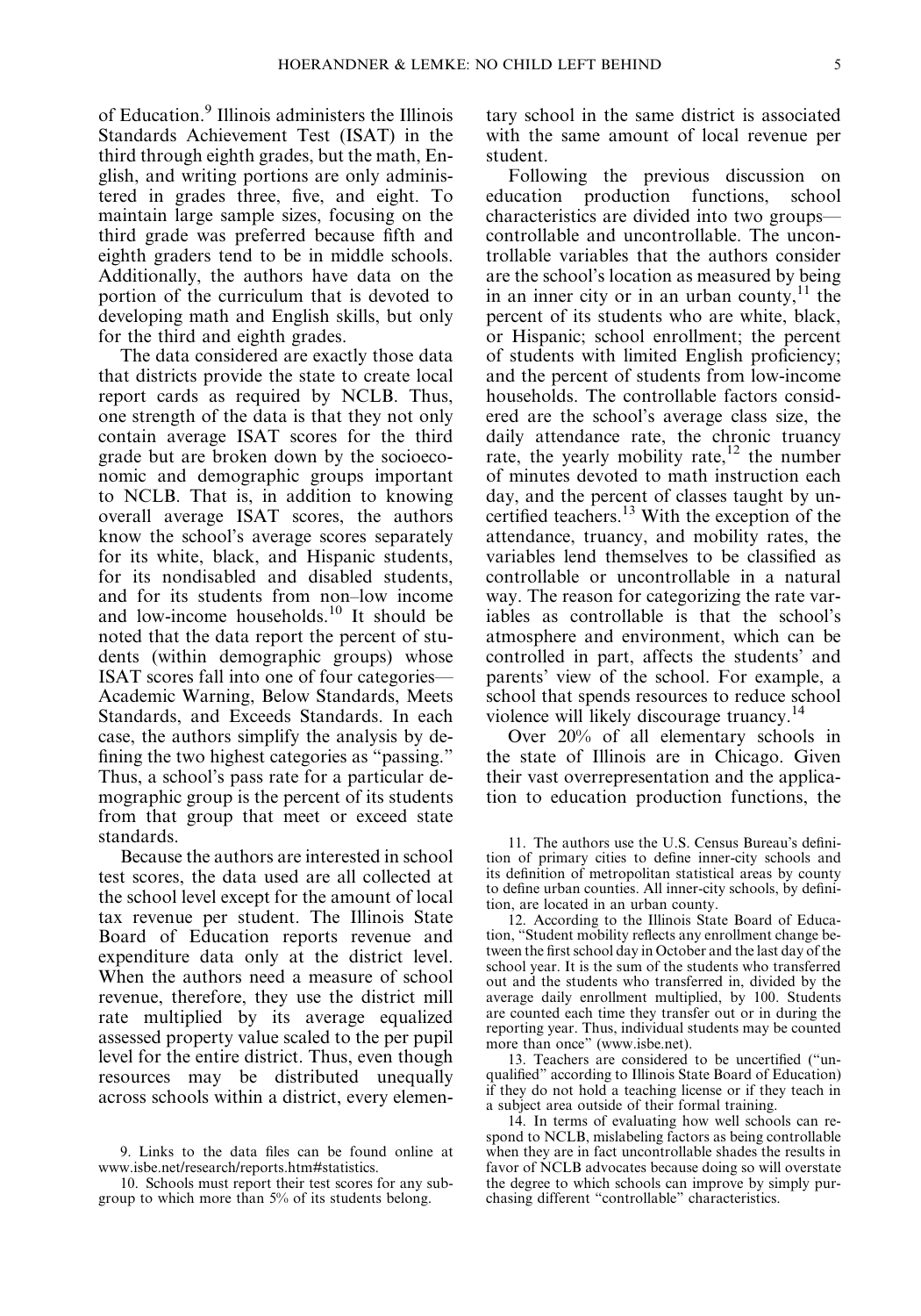|                                                      |                                     |           |                  |        |                                       | <b>Test Score Group</b> |                                       |                                        |       |           |
|------------------------------------------------------|-------------------------------------|-----------|------------------|--------|---------------------------------------|-------------------------|---------------------------------------|----------------------------------------|-------|-----------|
|                                                      | <b>All Schools</b><br>$(N = 1,852)$ |           |                  |        | <b>Lowest Quartile</b><br>$(N = 463)$ |                         | <b>Inter Quartiles</b><br>$(N = 930)$ | <b>Highest Quartile</b><br>$(N = 459)$ |       |           |
|                                                      | Mean                                | <b>SD</b> | Min              | Max    | Mean                                  | <b>SD</b>               | Mean                                  | <b>SD</b>                              | Mean  | <b>SD</b> |
| School is in an inner city                           | 0.200                               | 0.400     | $\theta$         |        | 0.294                                 | 0.456                   | 0.165                                 | 0.371                                  | 0.184 | 0.388     |
| School is in an urban county                         | 0.938                               | 0.242     | $\theta$         |        | 0.948                                 | 0.223                   | 0.915                                 | 0.279                                  | 0.977 | 0.149     |
| Percent white students                               | 70.4                                | 29.8      | $\theta$         | 100    | 40.0                                  | 32.8                    | 77.7                                  | 23.3                                   | 84.8  | 14.6      |
| Percent black students                               | 13.6                                | 23.2      | $\theta$         | 100    | 35.6                                  | 33.6                    | 7.8                                   | 13.6                                   | 4.2   | 8.9       |
| Percent Hispanic students                            | 12.4                                | 20.0      | $\theta$         | 96.9   | 22.6                                  | 28.4                    | 10.8                                  | 17.2                                   | 5.8   | 8.5       |
| School enrollment                                    | 484                                 | 224       | 30               | 1677   | 475                                   | 236                     | 494                                   | 234                                    | 472   | 182       |
| Percent students with limited<br>English proficiency | 6.5                                 | 12.6      | $\boldsymbol{0}$ | 82.7   | 11.4                                  | 17.8                    | 5.5                                   | 10.8                                   | 3.7   | 7.4       |
| Percent students from<br>low-income households       | 28.9                                | 25.8      | $\mathbf{0}$     | 100    | 56.2                                  | 24.2                    | 24.6                                  | 20.4                                   | 11.0  | 13.8      |
| Average class size                                   | 22.1                                | 3.7       | 3                | 35     | 22.2                                  | 3.9                     | 22.1                                  | 3.7                                    | 22.0  | 3.6       |
| Average daily attendance rate                        | 95.4                                | 1.1       | 84.4             | 99.2   | 94.6                                  | 1.4                     | 95.5                                  | 0.9                                    | 95.9  | 0.7       |
| Average chronic truancy rate                         | 0.94                                | 2.31      | $\theta$         | 32.1   | 2.15                                  | 3.61                    | 0.74                                  | 1.75                                   | 0.17  | 0.57      |
| Yearly mobility rate                                 | 16.2                                | 11.2      | 0.7              | 106.8  | 24.6                                  | 13.0                    | 15.1                                  | 9.3                                    | 10.0  | 7.1       |
| Minutes devoted to math<br>each day                  | 57.5                                | 10.0      | 25               | 120    | 57.1                                  | 12.3                    | 57.7                                  | 9.5                                    | 57.6  | 8.1       |
| Percent classes taught with<br>uncertified teachers  | 0.99                                | 5.68      | $\mathbf{0}$     | 89.7   | 2.47                                  | 8.44                    | 0.73                                  | 5.23                                   | 0.08  | 1.04      |
| Local tax revenue per<br>student                     | 4,485                               | 2,229     | 515              | 18,436 | 3,369                                 | 1,605                   | 4,393                                 | 2,100                                  | 5,815 | 2,366     |

TABLE 1 Descriptive Statistics

Notes: The data are for all elementary schools in Illinois, except for Chicago public schools, for the 2001–2002 school year. The data are weighted by the approximate number of third graders in each school.

Source: Illinois State Board of Education, 2001–2002 ISAT reports.

Chicago schools were omitted from the analysis.<sup>15</sup> Table 1 provides the descriptive statistics of the school characteristics for the 1,852 non-Chicago public elementary schools in Illinois. The descriptive statistics are weighted by third-grade enrollment as approximated by each school's enrollment divided by the number of grade levels at the school. Thus, the statistics represent the average third-grade student. Twenty percent of third graders attend an inner-city school, and almost 94% live in an urban county. Just over 70% of the students are white, almost 14% are black, and over 12% are Hispanic. The average student attends a school that enrolls 484 students. Of all the third graders, 6.5% are of limited English proficiency and almost 29% come

from low-income households. The average student's class has 22 students. The average daily attendance rate is over 95%, and chronic truancy is under 1%. The average student attends a school in which the mobility rate is 16%. The average third grader receives just under an hour of math instruction each day. About 1% of classes are taught by uncertified teachers, and the average school district collects \$4,485 of local tax revenue per student.

Although the average characteristics are telling of the non-Chicago students who attended public schools in Illinois in 2001– 2002, there are some extreme outliers to note. Some schools enroll all white or all black students. Total school enrollment can be as low as 30 students and as high as 1,677 students. The range in minutes of math taught each day is also striking, with a low of 25 minutes to a high of 120 minutes. Although some schools do not employ uncertified teachers, other schools teach almost 90% of their classes with uncertified teachers. Local property taxes range from \$515 to \$18,436 per student.

<sup>15.</sup> The results when Chicago public cchools are included are similar to those reported in the article. A full set of results is available from the corresponding author on request. Iatarola and Stiefel (2003) find that the degree to which resources can be distributed unevenly within large school districts can be great.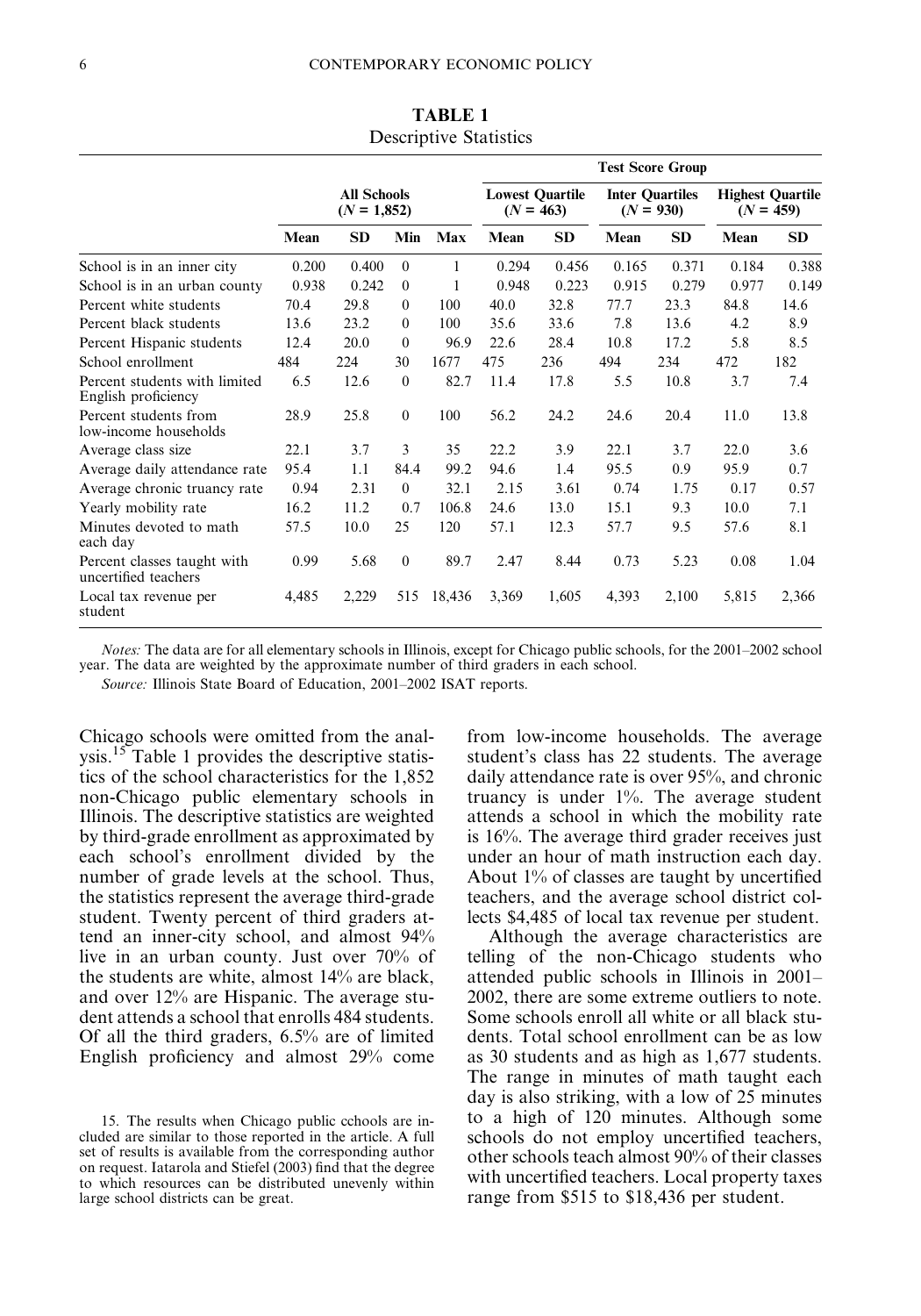| Socio-Demographic Group: | <b>Test Groups</b>     |                         |                         |                     |  |  |  |  |  |
|--------------------------|------------------------|-------------------------|-------------------------|---------------------|--|--|--|--|--|
|                          | <b>Lowest Quartile</b> | <b>Middle Quartiles</b> | <b>Highest Quartile</b> | <b>Total</b>        |  |  |  |  |  |
| All students             | $60.25\%$ (463)        | 85.05% (930)            | 96.12% (459)            | 81.75% (1,852)      |  |  |  |  |  |
| White                    | 70.78% (358)           | 87.26% (904)            | 96.59% (449)            | 86.32\% (1,711)     |  |  |  |  |  |
| Black                    | $47.23\%$ (316)        | $67.11\%$ (259)         | $85.76\%$ (59)          | 59.84% (634)        |  |  |  |  |  |
| Hispanic                 | $61.06\%$ (188)        | 77.06% (272)            | $89.12\%$ (64)          | 73.39% (524)        |  |  |  |  |  |
| Nondisabled              | $65.42\%$ (462)        | 89.32% (929)            | 97.80% (459)            | 85.62% (1,850)      |  |  |  |  |  |
| Disabled                 | $31.87\%$ (333)        | 58.71\% (652)           | $82.64\%$ (277)         | 57.80% (1,262)      |  |  |  |  |  |
| Non-low income           | $67.15\%$ (419)        | $87.62\%$ (918)         | $96.54\%$ (450)         | 85.16% (1,787)      |  |  |  |  |  |
| Low-income               | 53.78% (371)           | 73.65% (600)            | 89.79% (167)            | $69.60\%$ $(1,138)$ |  |  |  |  |  |

TABLE 2 Math Pass Rates on the ISAT (and School Counts) by Testing Group

Notes: The data are for all elementary schools in Illinois, except for Chicago public schools, for the 2001–2002 school year. The data are weighted by the approximate number of third graders in each school.

Source: Illinois State Board of Education, 2001–2002 ISAT reports.

As mentioned in the previous section, the authors need to define groups of schools to simulate changes in pass rates in response to changes in expenditures. The authors use each school's overall pass rate in math on the ISAT to organize all 1,852 schools into three groups—the bottom quartile (Group 1), the inner quartiles (Group 2), and the top quartile (Group 3).<sup>16</sup> Moreover, to match the econometric analysis, these groups are determined by weighting each school by its (approximate) third-grade enrollment. In the end, Group 1 contains 463 schools, Group 2 contains 930 schools, and Group 3 contains 459 schools.

Table 1 also contains the mean and standard deviation of each school characteristic for the three groups. The most striking differences are seen in the racial and ethnic composition of students and local taxes. The schools with the lowest pass rates, on average, are less than 50% white and collect \$3,369 per student in local taxes. In contrast, schools with the highest pass rates are almost 85% white and collect \$5,815 per student in local taxes on average.

Table 2 shows the average pass rates for each student and test group. The average pass rate for all ISAT takers is just over 60% for Group 1,  $85\%$  for Group 2, and over  $96\%$ for Group 3. The average pass rate over all schools is almost 82%.

For each demographic group, notice that the pass rate monotonically increases from Group 1 to Group 2 to Group 3. Thus, the worst-performing schools for one sociodemographic group tend to also be the worstperforming schools for other demographic groups. The level of the difference in pass rates is also noteworthy. The gaps in achievement described in A Nation at Risk remain and are quite large. Over 86% of white students in the typical school pass, but less than 60% of black students and 73% of Hispanic students pass. Likewise, there are substantial gaps between the average pass rates of the disabled and the nondisabled and between students from low-income and non–low income households. $17$ 

# IV. REGRESSION RESULTS

For each group of students considered (all, white, black, Hispanic, nondisabled, disabled, non–low income, and low-income), the authors estimate the relationship between average pass rates on the math portion of the ISAT and several school characteristics.<sup>18</sup> Each regression is weighted by the approximate number of third graders in order to

<sup>16.</sup> The authors focus on math results because math tests are usually considered to be more reliable at testing student skills. Others who focus exclusively on math scores include Aksoy and Link (2000), Goldhaber and Brewer (1997), and Sander (1999). Results for reading and writing tests are contained in the appendix tables without discussion.

<sup>17.</sup> All intergroup differences in the final column of Table 2 are statistically significant at the 1% level.

<sup>18.</sup> The results for reading and writing tests are given without discussion in the appendix tables. The results using reading scores closely match the results when using math scores. The variation in writing scores that is explained by controllable factors is much less, however, than the variation explained by controllable factors for math or reading scores.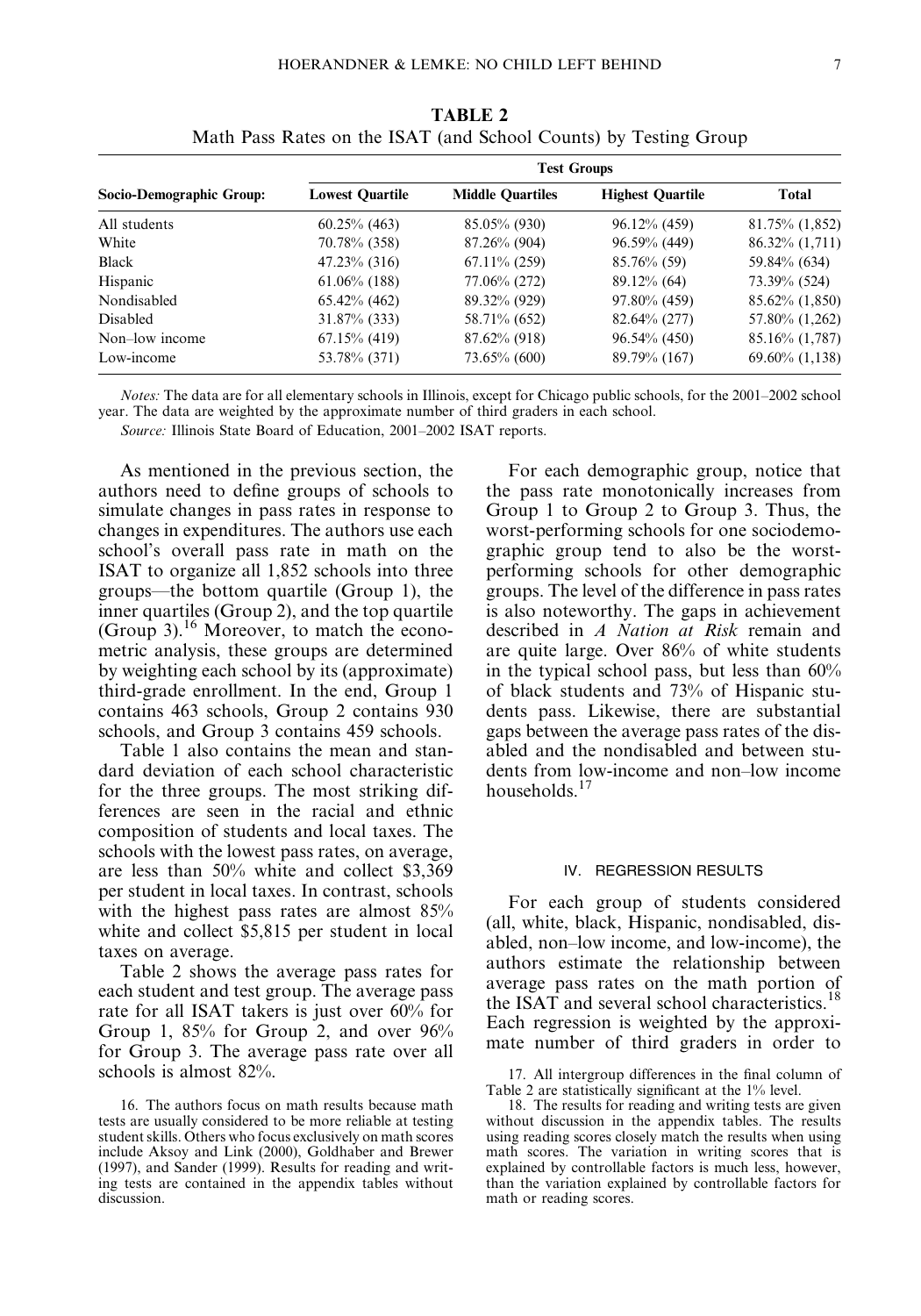account for the heteroskedasticity inherent in using average pass rates as the outcome variable. The coefficient estimates and standard errors are reported in Table 3.<sup>19</sup>

Consider first the results for all students (column 1) in Table 3. Inner-city schools are expected to have a pass rate that is more than 4 percentage points higher than their rural counterparts and more than 1 percentage point higher than students in urban schools. Both differences are statistically significant. Pass rates are expected to fall significantly as the percent of students who are black or Hispanic increases, and pass rates fall as school enrollment increases. A school's pass rate is expected to increase with its population of students with limited English proficiency.<sup>20</sup> Pass rates also fall substantially as the percent of students from low-income households increases.

Of the controllable characteristics, all but the percent of classes taught by an uncertified teacher have a statistically nonzero effect.<sup>21</sup> Larger classes, greater absenteeism, and greater mobility are all associated with lower pass rates. Higher attendance rates and devoting more time to teaching math skills are both associated with higher pass rates. $^{22}$ 

With a few notable exceptions, the relationships between inputs and pass rates are more or less constant in sign, if not magnitude,  $across student groups.<sup>23</sup> Inner-city schools$ 

20. This may reflect that the test given to students with limited English proficiency is easier conditional on skill level than the standard test. The positive relationship between the percent of students who are designated as having limited English proficiency and overall pass rates is also consistent with the interpretation that schools ''game the system'' by assigning marginal students who might be in danger of failing the primary assessment to take a modified assessment. For more discussion on gaming test scores, see Cohn (2000), Figlio and Getzler (2002), Jacob and Levitt (2003a, 2003b), Koretz (2002), and Lemke et al. (2004).

21. Because uncertified teachers are frequently licensed teachers in a different specialty (in this case, possibly late elementary instead of early elementary), it may not be surprising to find no relationship between pass rates and the percent of uncertified teachers teaching classes.

22. Using teacher education levels, Coates (2003) and Goldhaber and Brewer (1997) find a positive relationship between teacher quality and test scores. Results on the effect of class size are varied. See, for example, Angrist and Lavy (1999), Driscoll et al. (2003), Figlio (1999), and Hoxby (2000). Aksoy and Link (2000), Coates (2003), Jacques and Brorsen (2002), and Sander (1999) find a positive relationship between math instruction and test scores.

23. Bali and Alvarez (2003) also found regression estimates to be fairly stable across demographic groups.

have higher expected pass rates than suburban schools except when considering the pass rates of blacks and students from low-income households—suburban schools have more than 4.5% more of their black students and more than 2% more of their low-income students pass. On the whole, pass rates are negatively related to the size of the black population in the school, but pass rates for whites are positively related to the size of the black population at the one percent level.<sup>24</sup>

## V. DECOMPOSING THE GAP IN PASS RATES

Using the regression results in Table 3, the authors decompose the gap between actual and expected pass rates. Table 4 contains the results from doing this for each of the eight demographic groups. Consider the results for all students first. Group 1 schools had 60.25% of their students pass. This is reported in the first column of Table 4 under the heading  $\bar{v}_1$ . Using the estimated coefficients in column (1) of Table 3 (denoted by  $\hat{\beta}$ ), the predicted average pass rate of Group 1 schools holding fixed their school characteristics (denoted by  $\bar{X}_1$ ),  $\beta X_1$ , is 68.78%.

The difference between  $\hat{\beta}\bar{X}_1$  and  $\bar{y}_1$  is the unexplained regression error, or simply the unexplained gap. Notice that the unexplained gap is the same regardless of whether the authors compare Group 1 to Group 2 or 3. The unexplained gap, 8.53 percentage points, is reported beneath the regression prediction of 68.78. The exact source of this error, however, remains in question. The most favorable interpretation for NCLB advocates is that this error is some sort of inefficiency that the school could manage to rid itself of if only it spent time, money, and other resources more wisely.<sup>25</sup> Under this explanation, supporters of NCLB may fully expect schools to overcome this inefficiency. The regression error, however, may be due to nonmonetary or efficiency factors. For example, the error could reflect the educational support students receive in their home life, which schools cannot control (Cook and Evans 2000; Jaggia and Kelly-Hawke 1999). In this case, NCLB

24. Pass rates for Hispanics are also predicted to increase with the size of the black student population, but this is not a statistically significant finding.

25. Under this interpretation, however, it is unclear how to interpret positive regression errors.

<sup>19.</sup> The results agree largely with Coates (2003) and Sander (1999), both of whom use Illinois data from the 1990s.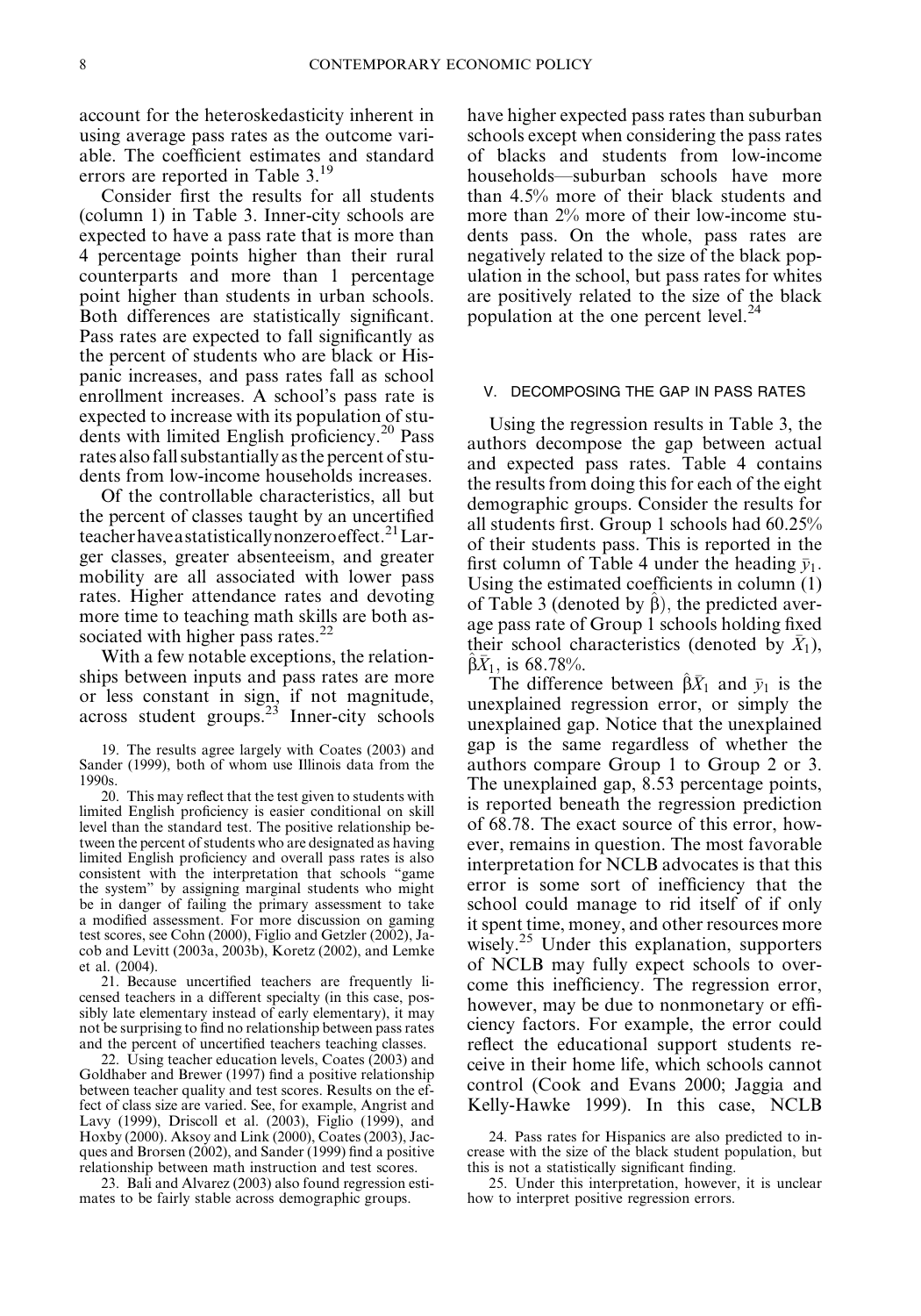|                                        | All                    | White                  | <b>Black</b>      | <b>Hispanic</b>        | <b>Nondis</b>          | <b>Disabled</b>        | $Non-LI$               | Low Inc.            |
|----------------------------------------|------------------------|------------------------|-------------------|------------------------|------------------------|------------------------|------------------------|---------------------|
| School is in an inner city             | $1.1242^c$             | $1.8350^a$             | $-4.5982^{b}$     | 2.4662                 | $1.2784^{b}$           | 3.3186 <sup>b</sup>    | $4.1396^a$             | $-2.0950^{\circ}$   |
|                                        | 0.6011                 | 0.6191                 | 1.9362            | 2.1490                 | 0.5850                 | 1.5808                 | 0.6272                 | 1.2176              |
| School is in an urban county           | $3.0952^{\rm a}$       | 2.2997 <sup>b</sup>    | $18.1022^b$       | $22.9426^b$            | $2.4596^b$             | 5.8307 <sup>b</sup>    | $2.9138^{a}$           | $3.5042^{\circ}$    |
|                                        | 1.0329                 | 0.9985                 | 7.8285            | 9.0110                 | 1.0052                 | 2.8763                 | 1.0618                 | 2.0395              |
| Percent students who are black         | $-0.2065^{\rm a}$      | $0.0548^{\rm a}$       | $-0.1225^{\rm a}$ | 0.0244                 | $-0.2288$ <sup>a</sup> | $-0.2084$ <sup>a</sup> | $-0.2252$              | $-0.2410^{\rm a}$   |
|                                        | 0.0146                 | 0.0186                 | 0.0453            | 0.0586                 | 0.0142                 | 0.0395                 | 0.0155                 | 0.0285              |
| Percent students who are Hispanic      | $-0.1767$ <sup>a</sup> | $-0.1173$ <sup>a</sup> | $-0.0227$         | $-0.0041$              | $-0.1830$ <sup>a</sup> | $-0.1638^{\rm b}$      | $-0.1611$ <sup>a</sup> | $-0.1532^{\rm a}$   |
|                                        | 0.0272                 | 0.0284                 | 0.0885            | 0.0719                 | 0.0264                 | 0.0723                 | 0.0286                 | 0.0515              |
| Enrollment                             | $-0.0020^{\circ}$      | $-0.0027^{\rm b}$      | 0.0017            | $-0.0055^{\circ}$      | $-0.0022^{\circ}$      | $-0.0018$              | $-0.0008$              | $-0.0024$           |
|                                        | 0.0012                 | 0.0012                 | 0.0041            | 0.0032                 | 0.0011                 | 0.0031                 | 0.0012                 | 0.0025              |
| Percent limited English proficiency    | $0.0741$ °             | 0.0615                 | $-0.2244$ °       | 0.0111                 | $0.0764^{\circ}$       | 0.0652                 | 0.0222                 | $-0.0248$           |
|                                        | 0.0406                 | 0.0419                 | 0.1311            | 0.0945                 | 0.0395                 | 0.1084                 | 0.0425                 | 0.0784              |
| % students from low-income households  | $-0.1855^{\rm a}$      | $-0.2164$ <sup>a</sup> | $-0.0147$         | $-0.1620$ <sup>a</sup> | $-0.1618$ <sup>a</sup> | $-0.2971$ <sup>a</sup> | $-0.0958$ <sup>a</sup> | 0.0107              |
|                                        | 0.0168                 | 0.0171                 | 0.0517            | 0.0575                 | 0.0163                 | 0.0449                 | 0.0176                 | 0.0352              |
| Class size                             | $-0.1356^{\rm b}$      | $-0.1575^{\rm b}$      | $-0.0874$         | $-0.0247$              | $-0.2249$ <sup>a</sup> | $-0.0364$              | $-0.1640^{\rm b}$      | $-0.1312$           |
|                                        | 0.0665                 | 0.0673                 | 0.2269            | 0.2251                 | 0.0647                 | 0.1851                 | 0.0694                 | 0.1410              |
| Attendance rate                        | $1.1104^a$             | $1.6686^{\rm a}$       | $1.5776^b$        | $2.0173^b$             | $1.0095^{\rm a}$       | 1.1564                 | $1.2986^{\rm a}$       | $1.4075^{\rm a}$    |
|                                        | 0.2552                 | 0.2792                 | 0.7235            | 0.8644                 | 0.2484                 | 0.7780                 | 0.2843                 | 0.5251              |
| Truancy rate                           | $-0.4667$ <sup>a</sup> | $-0.2580^{\circ}$      | $-0.6863^{\rm b}$ | $-0.9439$ <sup>a</sup> | $-0.5045^{\rm a}$      | $-0.0598$              | $-0.6232$ <sup>a</sup> | $-0.3659$           |
|                                        | 0.1096                 | 0.1414                 | 0.2707            | 0.3148                 | 0.1067                 | 0.3196                 | 0.1162                 | 0.2256              |
| Mobility rate                          | $-0.0575^{\rm b}$      | $-0.0827$ <sup>a</sup> | 0.1012            | 0.0057                 | $-0.0114$              | $-0.0954$              | $-0.0755^{\rm a}$      | 0.0129              |
|                                        | 0.0261                 | 0.0279                 | 0.0705            | 0.0754                 | 0.0254                 | 0.0702                 | 0.0275                 | 0.0519              |
| Minutes of math instruction per day    | $0.0429^{\circ}$       | $0.1194^a$             | 0.0621            | 0.0054                 | $0.0618^{\rm a}$       | 0.0969                 | $0.0938$ <sup>a</sup>  | 0.0897 <sup>b</sup> |
|                                        | 0.0229                 | 0.0236                 | 0.0714            | 0.0679                 | 0.0223                 | 0.0614                 | 0.0239                 | 0.0446              |
| % class taught by uncertified teachers | $-0.0546$              | 0.0179                 | $-0.1169$         | $-0.1010$              | $-0.0743^{\circ}$      | $-0.1194$              | $-0.1988$ <sup>a</sup> | $-0.0541$           |
|                                        | 0.0413                 | 0.0472                 | 0.0961            | 0.1182                 | 0.0402                 | 0.1128                 | 0.0432                 | 0.0763              |
| Constant                               | $-14.4948$             | $-70.0559$             | $-102.816$        | $-132.701$             | $-0.4622$              | $-48.4611$             | $-34.5207$             | $-61.9205$          |
|                                        | 24.7380                | 27.0315                | 70.420            | 84.203                 | 24.0729                | 75.3568                | 27.5732                | 51.0954             |
| $R^2$                                  | 0.5734                 | 0.3717                 | 0.1127            | 0.1447                 | 0.5692                 | 0.2831                 | 0.4847                 | 0.1902              |
| No. of observations                    | 1,852                  | 1,711                  | 634               | 524                    | 1,850                  | 1,262                  | 1,787                  | 1,138               |

TABLE 3Regression Results: ISAT Pass Rates in Math by Sociodemographic Groups on School Characteristics

*Notes:* Standard errors are reported beneath the coefficient estimates.

<sup>a</sup>Statistically significant at the 1% level.

<sup>b</sup>Statistically significant at the 5% level.

 $\text{``Statistically significant at the } 10\% \text{ level.}$ 

Source: Illinois State Board of Education, 2001–2002 ISAT reports.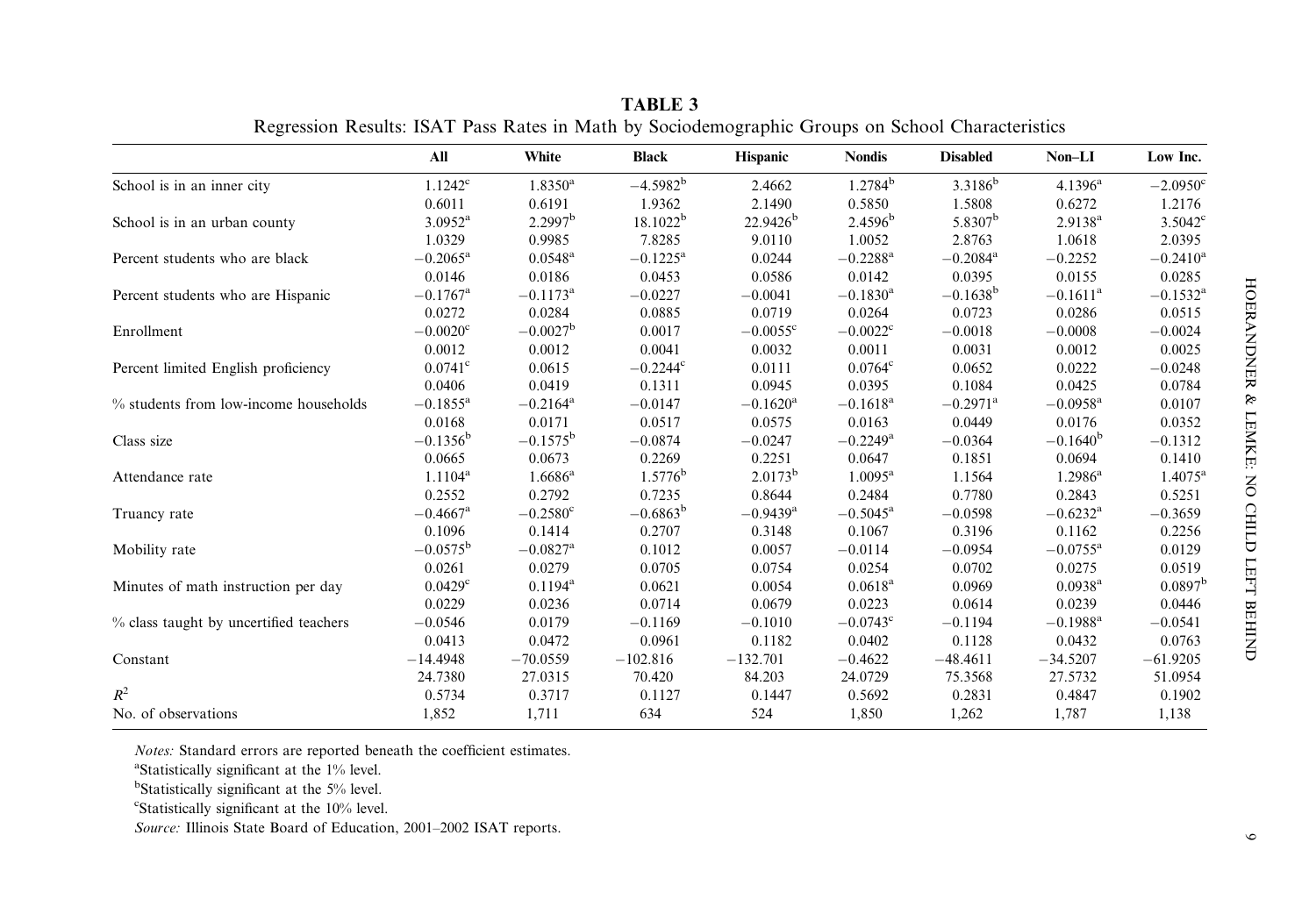|                                 |             |                         | <b>Comparing the Lowest Quartile to</b><br>the Middle Quartiles |                         |                         | <b>Comparing the Lowest Quartile to</b><br>the Highest Quartile |                         |  |  |
|---------------------------------|-------------|-------------------------|-----------------------------------------------------------------|-------------------------|-------------------------|-----------------------------------------------------------------|-------------------------|--|--|
|                                 | $\bar{y}_1$ | $\hat{\beta} \bar{X}_1$ | $\hat{\beta}\bar{X}_{1,2}$                                      | $\hat{\beta} \bar{X}_2$ | $\hat{\beta} \bar{X}_1$ | $\hat{\beta} \bar{X}_{1,3}$                                     | $\hat{\beta} \bar{X}_3$ |  |  |
| A11                             | 60.25       | 68.78                   | 71.18                                                           | 84.15                   | 68.78                   | 72.26                                                           | 89.51                   |  |  |
| Absolute difference             |             | 8.53                    | 2.40                                                            | 12.97                   | 8.53                    | 3.48                                                            | 17.24                   |  |  |
| % gap due to difference         |             | 35.7                    | 10.1                                                            | 54.3                    | 29.1                    | 11.9                                                            | 58.9                    |  |  |
| Elasticity of pass rates        |             | 0.466                   | 0.131                                                           |                         | 0.195                   | 0.080                                                           |                         |  |  |
| White                           | 70.78       | 77.75                   | 80.55                                                           | 86.52                   | 77.75                   | 81.82                                                           | 91.26                   |  |  |
| Absolute difference             |             | 6.97                    | 2.80                                                            | 5.97                    | 6.97                    | 4.07                                                            | 9.44                    |  |  |
| % gap due to difference         |             | 44.3                    | 17.8                                                            | 37.9                    | 34.0                    | 19.9                                                            | 46.1                    |  |  |
| Elasticity of pass rates        |             | 0.324                   | 0.130                                                           |                         | 0.136                   | 0.079                                                           |                         |  |  |
| Black                           | 47.23       | 57.03                   | 58.78                                                           | 64.28                   | 57.03                   | 59.41                                                           | 67.06                   |  |  |
| Absolute difference             |             | 9.79                    | 1.75                                                            | 5.50                    | 9.79                    | 2.38                                                            | 7.65                    |  |  |
| $%$ gap due to difference       |             | 57.5                    | 10.3                                                            | 32.3                    | 49.4                    | 12.0                                                            | 38.6                    |  |  |
| Elasticity of pass rates        |             | 0.682                   | 0.122                                                           |                         | 0.286                   | 0.069                                                           |                         |  |  |
| Hispanic                        | 61.06       | 67.32                   | 70.70                                                           | 73.94                   | 67.32                   | 72.12                                                           | 79.08                   |  |  |
| Absolute difference             |             | 6.26                    | 3.38                                                            | 3.25                    | 6.26                    | 4.81                                                            | 6.96                    |  |  |
| % gap due to difference         |             | 48.6                    | 26.2                                                            | 25.2                    | 34.7                    | 26.7                                                            | 38.6                    |  |  |
| Elasticity of pass rates        |             | 0.337                   | 0.182                                                           |                         | 0.141                   | 0.108                                                           |                         |  |  |
| Nondisabled                     | 65.42       | 73.14                   | 75.12                                                           | 88.02                   | 73.14                   | 75.97                                                           | 92.90                   |  |  |
| Absolute difference             |             | 7.73                    | 1.98                                                            | 12.90                   | 7.73                    | 2.83                                                            | 16.93                   |  |  |
| % gap due to difference         |             | 34.2                    | 8.7                                                             | 57.1                    | 28.1                    | 10.3                                                            | 61.6                    |  |  |
| <b>Elasticity of Pass Rates</b> |             | 0.389                   | 0.099                                                           |                         | 0.163                   | 0.059                                                           |                         |  |  |
| Disabled                        | 31.87       | 41.44                   | 43.80                                                           | 59.88                   | 41.44                   | 44.88                                                           | 66.92                   |  |  |
| Absolute difference             |             | 9.57                    | 2.37                                                            | 16.08                   | 9.57                    | 3.45                                                            | 22.04                   |  |  |
| % gap due to difference         |             | 34.1                    | 8.5                                                             | 57.4                    | 27.3                    | 9.8                                                             | 62.9                    |  |  |
| Elasticity of pass rates        |             | 0.987                   | 0.244                                                           |                         | 0.413                   | 0.149                                                           |                         |  |  |
| Non-low income                  | 67.15       | 73.10                   | 76.36                                                           | 86.77                   | 73.10                   | 77.79                                                           | 91.37                   |  |  |
| Absolute difference             |             | 5.95                    | 3.26                                                            | 10.41                   | 5.95                    | 4.69                                                            | 13.57                   |  |  |
| $%$ gap due to difference       |             | 30.3                    | 16.6                                                            | 53.1                    | 24.6                    | 19.4                                                            | 56.0                    |  |  |
| Elasticity of pass rates        |             | 0.292                   | 0.160                                                           |                         | 0.122                   | 0.096                                                           |                         |  |  |
| Low-income                      | 53.78       | 62.62                   | 64.52                                                           | 72.95                   | 62.62                   | 65.30                                                           | 75.50                   |  |  |
| Absolute difference             |             | 8.84                    | 1.90                                                            | 8.43                    | 8.84                    | 2.68                                                            | 10.20                   |  |  |
| % gap due to difference         |             | 46.1                    | 9.9                                                             | 44.0                    | 40.7                    | 12.3                                                            | 47.0                    |  |  |
| Elasticity of pass rates        |             | 0.541                   | 0.116                                                           |                         | 0.226                   | 0.069                                                           |                         |  |  |

TABLE 4 Decomposition of ISAT Pass Rates in Math by Test Group

*Notes:*  $\bar{y}_1$  is the average test score of the lowest performing test group.  $\hat{\beta} \bar{X}_1$  is the predicted average test score of the lowest performing group.  $\hat{\beta}\bar{X}_{1,2}$  and  $\hat{\beta}\bar{X}_{1,3}$  are the predicted average test scores of the lowest performing group assuming they have the same average controllable characteristics as the respective test groups being compared.  $\hat{\beta}X_2$  and  $\hat{\beta}X_3$  are the average predicted test scores of the two test groups being compared. The elasticity of test scores is taken with respect to average local tax expenditures.

Source: Illinois State Board of Education, 2001–2002 ISAT reports.

imposes a great and unequal fiscal challenge on the worst (and frequently the poorest) performing schools. Thus, these schools will either fail to achieve NCLB's goals, or the goals of NCLB will be achieved only by imposing unequal burdens on these schools.

Next, the authors calculate the average predicted pass rate of Group 1 schools assuming they retain their uncontrollable characteristics, such as location and enrollment, but increase their financing and purchase the average level of the controllable characteristics that are associated with Group 2 or 3. These predictions are denoted by  $\hat{\beta}\bar{X}_{1,2}$  and  $\hat{\beta}\bar{X}_{1,3}$ , respectively. If Group 1 schools are associated with the average levels of the controllable characteristics of Group 2 schools, the regression analysis predicts that 71.18% of Group 1 students would pass. Their predicted pass rate increases to 72.26% when a similar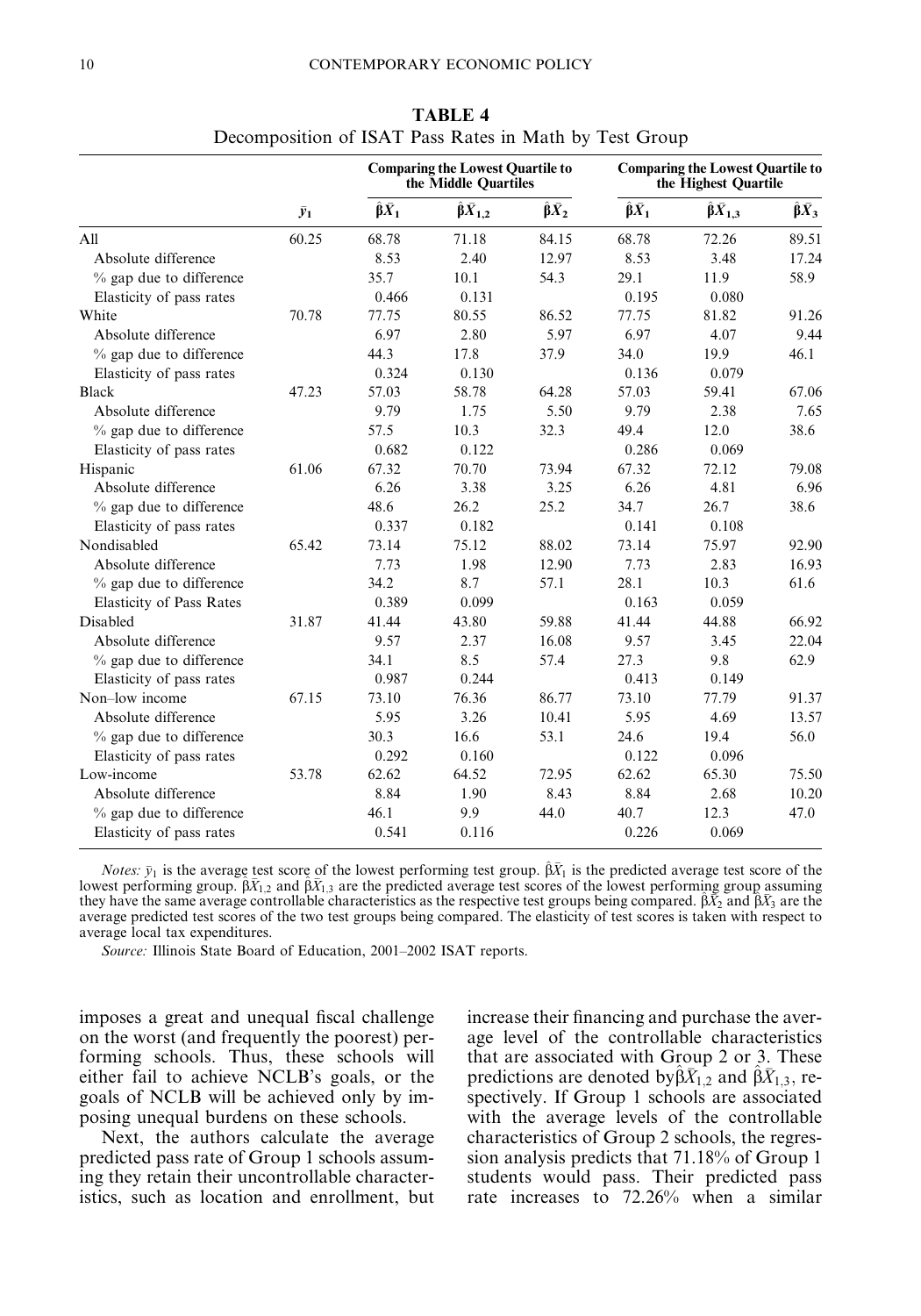comparison is made to Group 3. The effect of spending additional funds to replicate the inputs of more successful schools, therefore, is estimated by the difference between the predicted pass rate assuming Group 2 or Group 3's controllable characteristics and Group 1's average predicted pass rate:  $\beta X_{1,i} - \beta X_1$  for  $i =$ 2, 3. The absolute benefit of these expenditures is reported beneath the estimate of  $\hat{\beta}\bar{X}_{1,2}$  and  $\beta X_{1,3}$  in Table 4. Thus, predicted pass rates for Group 1 increase by 2.4 percentage points when it is assumed to purchase Group 2's average controllable characteristics. The increase is 3.48 percentage points when purchasing Group 3's characteristics. Finally, the authors calculate predicted pass rates for Group 2 ( $(\hat{\beta}\bar{X}_2)$  and Group 3 ( $(\hat{\beta}\bar{X}_3)$ . The average pass rate for Group 2, for example, is 84.15%. The uncontrollable gap,  $\hat{\beta}\bar{X}_2 - \hat{\beta}\bar{X}_{1,2}$ , therefore, represents a difference in pass rates of 12.97 percentage points.<sup>26</sup>

The next row of Table 4 reports the percent of the total gap in pass rates that is attributable to each of these three factors unexplained regression error, controllable factors, and uncontrollable factors. The last row for each demographic group provides an estimate of the elasticity of pass rates with respect to local property tax revenue. That is, assuming that Group 1 schools purchase Group 2 controllable characteristics by increasing local taxes commensurately, specifically, from an average of \$3,369 per student to \$4,393 per student—a 30.4% increase the elasticity of the response in pass rates can be calculated. (When Group 1 is compared to Group 3, local taxes must change on average from \$3,369 to \$5,815, a 72.6% increase.) The authors report the elasticities for both the unexplained and controllable gaps. The elasticities associated with the controllable gap,  $\varepsilon_c$ , are reported under the column heading  $\beta \bar{X}_{1,2}$  and  $\beta \bar{X}_{1,3}$ . These elasticities correspond to the effect of additional spending when it is assumed that additional spending will only close the controllable gap. If additional spending closes both the unexplained and controllable gaps, then the elasticity of pass rates with respect to local tax revenue,  $\varepsilon_{CU}$ , is the sum of the two elasticities. When comparing Group 1 to Group 2 schools, for example, the gap of 2.4 percentage points due to differing controllable characteristics represents a 3.98% increase over Group 1's actual pass rate of 60.25%. Thus, the elasticity is calculated as  $\varepsilon_c = 3.98 \div 30.4 = 0.131$ . If the unexplained gap is also closed due to additional tax revenues, one would calculate this portion of the elasticity by recognizing that the unexplained gap of 8.53 percentage points represents 14.16% of Group 1's actual pass rate. Thus, the elasticity with regard to the unexplained gap is calculated as  $14.16 \div 30.4 =$ 0.466. In this case, the elasticity of pass rates with respect to local tax revenue is then calculated as  $\varepsilon_{CI} = 0.131 + 0.466 = 0.597$ .

#### VI. DISCUSSION

Is it reasonable to expect schools to be able to eliminate gaps in pass rates on standardized tests by improving efficiency or by modestly increasing spending? The results in Table 4 suggest that it is not likely. The percent of the gap in pass rates attributable to uncontrollable factors, such as the percent of students with limited English proficiency, is consistently large. When considering all third graders, uncontrollable school characteristics account for almost 55% of the gap between the average school in the lowest quartile and the average school in the inner quartiles. Moreover, these results hold, more or less, for all demographic groups. Uncontrollable characteristics account for about 35% of the gap in pass rates for blacks and between 25% and 40% for Hispanics. The results are even more poignant when considering disabled students or students from low-income households, as roughly 60% and 45% of the gap in pass rates is attributable to uncontrollable school characteristics, respectively.

Given large achievement gaps due to differences in uncontrollable factors across schools, it is important to investigate the potential effectiveness of increased spending on reducing the gap in pass rates. The conclusions in this area, however, depend on one's perception of the regression error, that is, the unexplained gap. If spending additional resources or restructuring operations does not close the unexplained gap, then a policy like NCLB can be expected, at best, to close the gap due to

<sup>26.</sup> If the three rate variables—attendance, truancy, and mobility rate—are omitted from the regression or assumed to be uncontrollable on the part of the school, then very little of the gap in pass rates is explainable with factors under the school's control. A full set of these results is available from the corresponding author on request.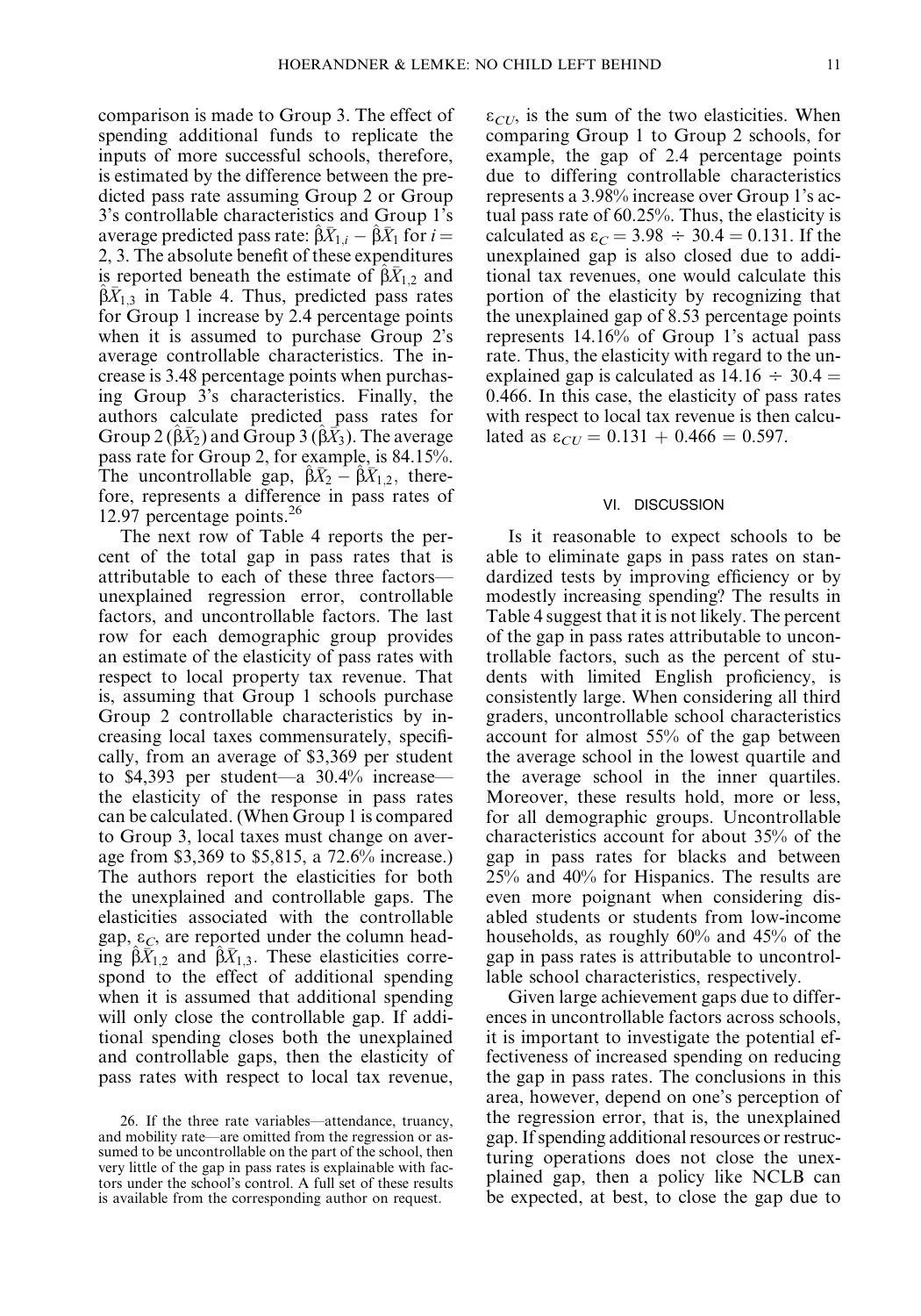controllable factors. $27$  Table 4 shows that this gap tends to be much smaller than the unexplained gap or the gap due to uncontrollable factors. The controllable gap is roughly 11% for blacks, 26 percent for Hispanics, 9% for disabled students, and 11% for low-income students. Moreover, spending additional tax revenue to close this gap is extremely inefficient because the elasticity of pass rates with respect to local property taxes is consistently below 0.2 (except for disabled students) when comparing schools with the lowest pass rates to schools with pass rates in the inner quartiles (Group 2) and is under 0.10 when comparing to schools with the highest pass rates (Group 3).

The implications for education policy are immediate. When legislation like NCLB sets a primary goal of requiring convergence in test scores, an overly excessive burden will be placed on the worst-performing schools, which are also the most resource-poor. Even if these schools increase funding to match the level spent by better-performing schools (and further assuming that these additional expenditures can actually purchase the same level of inputs of the other schools, an assumption challenged by Reschovsky and Imazeki 2003), the expectation is that the gap in pass rates would narrow by at most 25%, and possibly much less for disabled and low-income students.

On the other hand, one might contend that spending additional resources or restructuring operations will close the unexplained gap in addition to closing the controllable gap. If so, then a policy like NCLB will be much more successful but would still fall short of eliminating achievement gaps. The unexplained and controllable gaps account for between 50%

and 70% of the gap in pass rates for black and Hispanic students. They account for about 40% of the gap for disabled students and about 60% of the gap for students from low-income households. Assuming that legislation like NCLB can close the unexplained gap by either forcing schools to restructure, use resources more wisely, or spend money at the level of more successful schools, a realistic expectation would be for achievement gaps to be about halved. Moreover, the elasticity of pass rates with respect to local tax revenues is much higher when the extra spending is assumed to also close the unexplained gap. For black students, the total elasticity is about 0.8 when comparing the worst schools to the inner quartile schools. The elasticity is only 0.35 when comparing the worst schools to the best schools. The comparable elasticities for Hispanics are 0.52 and 0.25. The elasticities for disabled students are the largest at a combined rate of 1.23 (the only elastic measure) and 0.56, whereas the elasticities for lowincome students are 0.66 and 0.295. Even though most of these combined elasticities are still squarely in the inelastic range, they are roughly three to five times greater when factoring in the unexplained gap compared to when only the controllable gap is removed.

Under either assumption, however, it is unreasonable to expect achievement gaps to close easily or cheaply. Moreover, given the large gap due to uncontrollable characteristics and the extremely low elasticities, education policies that require all schools to converge to the same standards without additional federal or state funding are almost certain to place unequal challenges and tax burdens on localities.

<sup>27.</sup> Even less will be achieved if additional spending fails to purchase the same level of inputs or if the same level of inputs are not equally productive in the worst schools. See Reschovsky and Imazeki (2003) for a further discussion.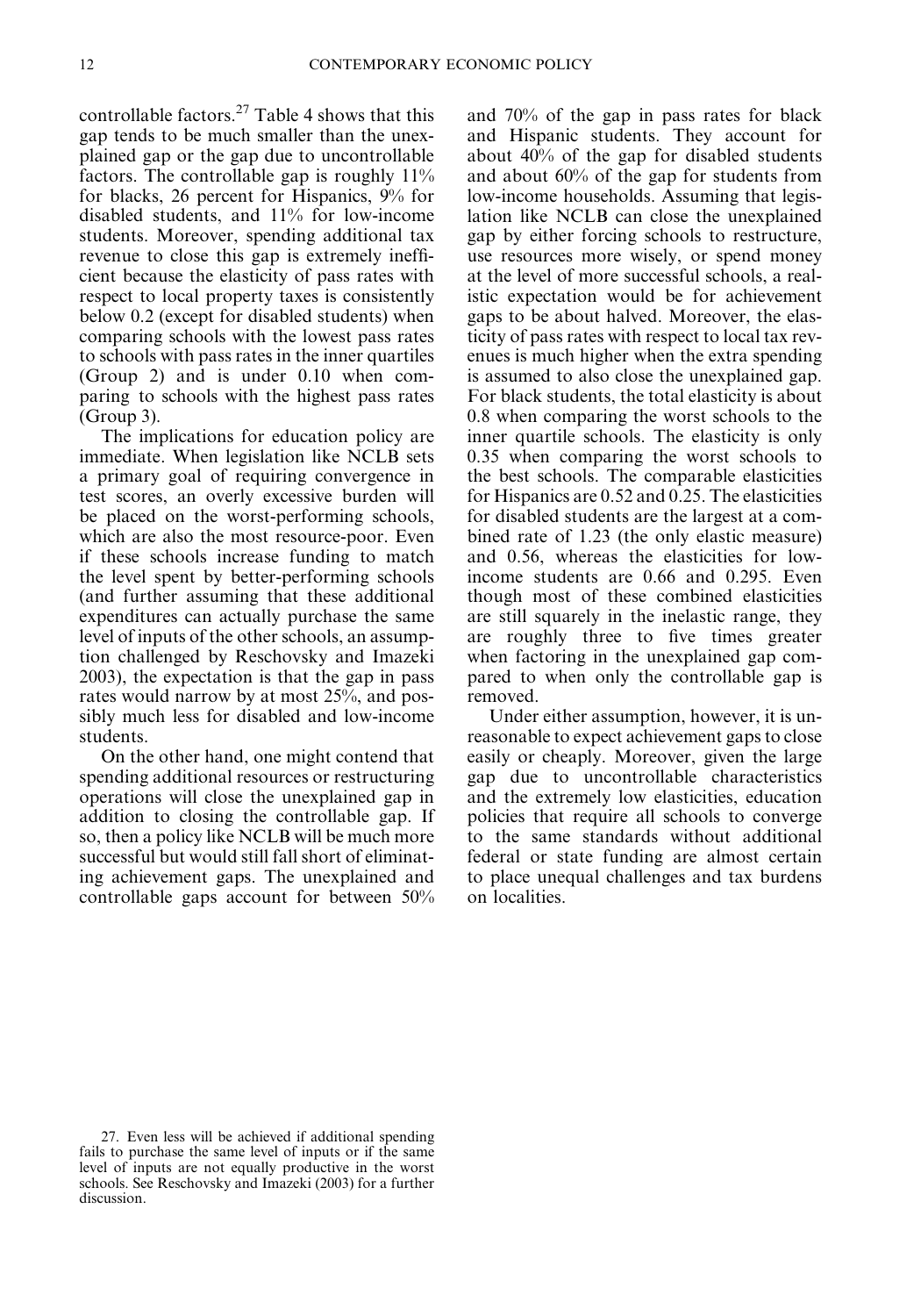|                                        | All                    | White                  | <b>Black</b>           | <b>Hispanic</b>        | <b>Nondis</b>          | <b>Disabled</b>        | Non-LI                 | Low-Inc.               |
|----------------------------------------|------------------------|------------------------|------------------------|------------------------|------------------------|------------------------|------------------------|------------------------|
| School is in an inner city             | 0.5071                 | 1.4550 <sup>b</sup>    | $-4.6754$ <sup>a</sup> | 1.7376                 | 0.7478                 | $2.8106^{\circ}$       | $3.8906^a$             | $-5.3234$ <sup>a</sup> |
|                                        | 0.6357                 | 0.6939                 | 1.7674                 | 2.2343                 | 0.6491                 | 1.5141                 | 0.6781                 | 1.2435                 |
| School is in an urban county           | $2.9743^a$             | 1.7649                 | $12.7390^{\circ}$      | $15.3302^b$            | 2.5988 <sup>b</sup>    | 3.5988                 | 2.3091 <sup>b</sup>    | 4.3418 <sup>b</sup>    |
|                                        | 1.0924                 | 1.1192                 | 7.6130                 | 9.3135                 | 1.1154                 | 2.7419                 | 1.1476                 | 2.0829                 |
| Percent students who are black         | $-0.1932$ <sup>a</sup> | $0.1346^{\rm a}$       | $-0.0852^{\rm b}$      | $-0.0484$              | $-0.2336^{\rm a}$      | $-0.0655^{\circ}$      | $-0.2138$ <sup>a</sup> | $-0.2464$ <sup>a</sup> |
|                                        | 0.0155                 | 0.0208                 | 0.0413                 | 0.0607                 | 0.0158                 | 0.0377                 | 0.0168                 | 0.0291                 |
| Percent students who are Hispanic      | $-0.3254$ <sup>a</sup> | $-0.2070$ <sup>a</sup> | $-0.1184$              | $-0.0916$              | $-0.3368$ <sup>a</sup> | $-0.2195^{\rm a}$      | $-0.2919$ <sup>a</sup> | $-0.2747$ <sup>a</sup> |
|                                        | 0.0287                 | 0.0319                 | 0.0807                 | 0.0743                 | 0.0293                 | 0.0692                 | 0.0309                 | 0.0526                 |
| Enrollment                             | $-0.0031^{\rm b}$      | $-0.0039$ <sup>a</sup> | 0.0020                 | $-0.0074^{\rm b}$      | $-0.0029b$             | $-0.0078$ <sup>a</sup> | $-0.0018$              | $-0.0033$              |
|                                        | 0.0012                 | 0.0013                 | 0.0037                 | 0.0033                 | 0.0013                 | 0.0030                 | 0.0013                 | 0.0025                 |
| Percent limited English proficiency    | $0.1871$ <sup>a</sup>  | $0.1487$ <sup>a</sup>  | $-0.0961$              | 0.0481                 | $0.1728$ <sup>a</sup>  | $0.2764^{\rm a}$       | $0.1226^{\rm a}$       | 0.0009                 |
|                                        | 0.0429                 | 0.0470                 | 0.1195                 | 0.0977                 | 0.0438                 | 0.1044                 | 0.0459                 | 0.0801                 |
| % students from low-income households  | $-0.2127$ <sup>a</sup> | $-0.2618$ <sup>a</sup> | $-0.0059$              | $-0.1144^c$            | $-0.1954$ <sup>a</sup> | $-0.2920$ <sup>a</sup> | $-0.1179$ <sup>a</sup> | $0.1388^{a}$           |
|                                        | 0.0177                 | 0.0192                 | 0.0472                 | 0.0595                 | 0.0181                 | 0.0435                 | 0.0191                 | 0.0360                 |
| Class size                             | $-0.1086$              | $-0.2013^{\rm a}$      | $-0.1794$              | $-0.0333$              | $-0.2137$ <sup>a</sup> | $-0.0758$              | $-0.1668^{\rm b}$      | $-0.2866^{\rm b}$      |
|                                        | 0.0703                 | 0.0754                 | 0.2072                 | 0.2330                 | 0.0718                 | 0.1773                 | 0.0748                 | 0.1441                 |
| Attendance rate                        | $1.7293^{\rm a}$       | $2.4367$ <sup>a</sup>  | $1.9959$ <sup>a</sup>  | $1.6043^c$             | $1.6706^{\rm a}$       | $1.3451$ <sup>c</sup>  | $1.7555^{\rm a}$       | $2.3051$ <sup>a</sup>  |
|                                        | 0.2699                 | 0.3130                 | 0.6624                 | 0.8959                 | 0.2756                 | 0.7448                 | 0.3076                 | 0.5368                 |
| Truancy rate                           | $-0.3147$ <sup>a</sup> | $-0.1350$              | $-0.5420^{\rm b}$      | $-0.9159$ <sup>a</sup> | $-0.3844$ <sup>a</sup> | 0.3013                 | $-0.4585$ <sup>a</sup> | $-0.3388$              |
|                                        | 0.1159                 | 0.1587                 | 0.2472                 | 0.3260                 | 0.1184                 | 0.3054                 | 0.1282                 | 0.2303                 |
| Mobility rate                          | $-0.0962$ <sup>a</sup> | $-0.1449$ <sup>a</sup> | 0.0713                 | $-0.0091$              | $-0.0473^{\circ}$      | $-0.1194^{\circ}$      | $-0.0795^{\rm b}$      | $-0.0267$              |
|                                        | 0.0276                 | 0.0313                 | 0.0644                 | 0.0780                 | 0.0282                 | 0.0676                 | 0.0297                 | 0.0530                 |
| Minutes of English instruction per day | $-0.0015$              | $0.0957$ <sup>a</sup>  | $-0.0667$              | 0.0079                 | 0.0177                 | $-0.0015$              | 0.0320                 | $0.0943^{b}$           |
|                                        | 0.0243                 | 0.0265                 | 0.0651                 | 0.0706                 | 0.0248                 | 0.0590                 | 0.0258                 | 0.0457                 |
| % class taught by uncertified teachers | $-0.0295$              | 0.0241                 | 0.0018                 | $-0.2400^{\rm b}$      | $-0.0651$              | 0.0154                 | $-0.0878$ <sup>c</sup> | $-0.0457$              |
|                                        | 0.0437                 | 0.0530                 | 0.0876                 | 0.1222                 | 0.0446                 | 0.1079                 | 0.0480                 | 0.0778                 |
| Constant                               | $-81.261$              | $-149.804$             | $-144.443$             | $-102.551$             | $-69.127$              | $-81.414$              | $-83.485$              | $-164.215$             |
|                                        | 26.162                 | 30.303                 | 64.483                 | 87.246                 | 26.711                 | 72.149                 | 29.839                 | 52.240                 |
| $R^2$                                  | 0.6211                 | 0.4264                 | 0.1104                 | 0.1558                 | 0.6190                 | 0.2086                 | 0.4957                 | 0.1950                 |
| No. of observations                    | 1,852                  | 1,710                  | 630                    | 520                    | 1,850                  | 1,253                  | 1,788                  | 1,136                  |

APPENDIX TABLE A1Regression Results: ISAT Pass Rates in Reading by Sociodemographic Groups on School Characteristics

*Note:* Standard errors are reported beneath the coefficient estimates.

<sup>a</sup>Statistically significant at the 1% level.

<sup>b</sup>Statistically significant at the 5% level.

 $\text{``Statistically significant at the } 10\% \text{ level.}$ 

Source: Illinois State Board of Education, 2001–2002 ISAT reports.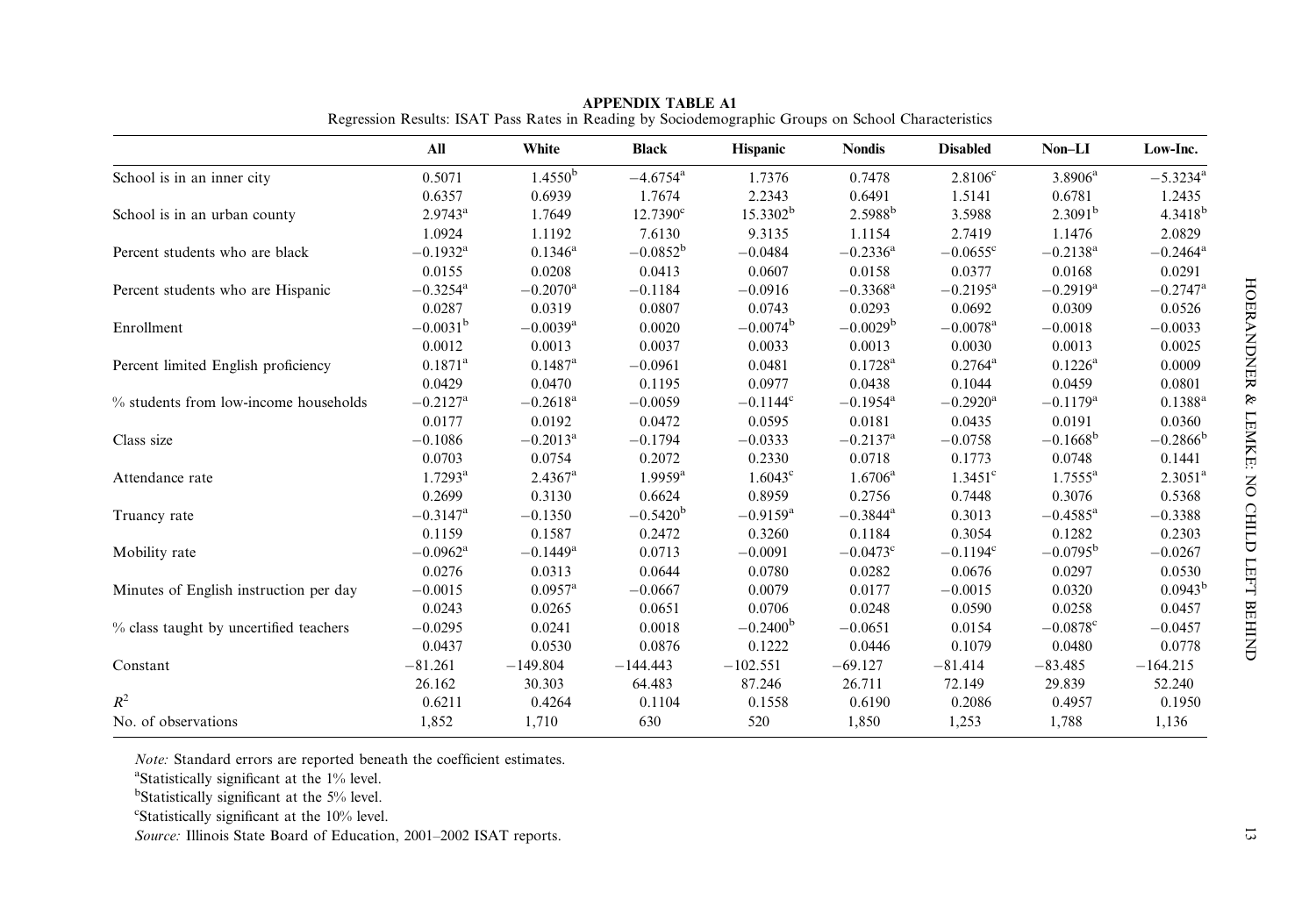|                           |             |                         | <b>Comparing the Lowest Quartile to</b><br>the Middle Quartiles |                         |                         | <b>Comparing the Lowest Quartile to</b><br>the Highest Quartile |                         |
|---------------------------|-------------|-------------------------|-----------------------------------------------------------------|-------------------------|-------------------------|-----------------------------------------------------------------|-------------------------|
|                           | $\bar{y}_1$ | $\hat{\beta} \bar{X}_1$ | $\hat{\beta}\bar{X}_{1,2}$                                      | $\hat{\beta} \bar{X}_2$ | $\hat{\beta} \bar{X}_1$ | $\hat{\beta}\bar{X}_{1,3}$                                      | $\hat{\beta} \bar{X}_3$ |
| All                       | 46.24       | 53.59                   | 56.55                                                           | 72.14                   | 53.59                   | 58.10                                                           | 78.91                   |
| Absolute difference       |             | 7.35                    | 2.97                                                            | 15.59                   | 7.35                    | 4.51                                                            | 20.81                   |
| $%$ gap due to difference |             | 28.4                    | 11.4                                                            | 60.2                    | 22.5                    | 13.8                                                            | 63.7                    |
| Elasticity of pass rates  |             | 0.93                    | 0.38                                                            | 1.98                    | 0.31                    | 0.19                                                            | 0.88                    |
| White                     | 58.46       | 64.63                   | 68.37                                                           | 75.07                   | 64.63                   | 70.36                                                           | 81.21                   |
| Absolute difference       |             | 6.17                    | 3.75                                                            | 6.69                    | 6.17                    | 5.73                                                            | 10.86                   |
| % gap due to difference   |             | 37.1                    | 22.6                                                            | 40.3                    | 27.1                    | 25.2                                                            | 47.7                    |
| Elasticity of pass rates  |             | 1.22                    | 0.74                                                            | 1.33                    | 0.37                    | 0.35                                                            | 0.66                    |
| <b>Black</b>              | 34.44       | 41.54                   | 43.34                                                           | 48.30                   | 41.54                   | 44.28                                                           | 51.36                   |
| Absolute difference       |             | 7.09                    | 1.80                                                            | 4.96                    | 7.09                    | 2.75                                                            | 7.07                    |
| % gap due to difference   |             | 51.2                    | 13.0                                                            | 35.8                    | 42.0                    | 16.2                                                            | 41.8                    |
| Elasticity of pass rates  |             | 1.68                    | 0.43                                                            | 1.18                    | 0.58                    | 0.22                                                            | 0.58                    |
| Hispanic                  | 42.95       | 48.01                   | 51.36                                                           | 56.16                   | 48.01                   | 52.68                                                           | 61.04                   |
| Absolute difference       |             | 5.06                    | 3.35                                                            | 4.80                    | 5.06                    | 4.66                                                            | 8.36                    |
| % gap due to difference   |             | 38.3                    | 25.4                                                            | 36.3                    | 28.0                    | 25.8                                                            | 46.2                    |
| Elasticity of pass rates  |             | 1.26                    | 0.83                                                            | 1.19                    | 0.39                    | 0.36                                                            | 0.64                    |
| Nondisabled               | 51.70       | 58.82                   | 61.48                                                           | 77.86                   | 58.82                   | 62.75                                                           | 84.31                   |
| Absolute difference       |             | 7.12                    | 2.66                                                            | 16.38                   | 7.12                    | 3.93                                                            | 21.57                   |
| $%$ gap due to difference |             | 27.2                    | 10.2                                                            | 62.6                    | 21.8                    | 12.0                                                            | 66.1                    |
| Elasticity of pass rates  |             | 0.90                    | 0.33                                                            | 2.06                    | 0.30                    | 0.17                                                            | 0.91                    |
| Disabled                  | 17.24       | 21.40                   | 23.30                                                           | 35.30                   | 21.40                   | 24.46                                                           | 41.76                   |
| Absolute difference       |             | 4.16                    | 1.89                                                            | 12.00                   | 4.16                    | 3.05                                                            | 17.30                   |
| $%$ gap due to difference |             | 23.1                    | 10.5                                                            | 66.5                    | 17.0                    | 12.4                                                            | 70.6                    |
| Elasticity of pass rates  |             | 0.76                    | 0.35                                                            | 2.19                    | 0.23                    | 0.17                                                            | 0.97                    |
| Non-low income            | 54.94       | 60.19                   | 63.39                                                           | 75.87                   | 60.19                   | 64.90                                                           | 81.33                   |
| Absolute difference       |             | 5.25                    | 3.20                                                            | 12.48                   | 5.25                    | 4.71                                                            | 16.43                   |
| $%$ gap due to difference |             | 25.1                    | 15.3                                                            | 59.6                    | 19.9                    | 17.9                                                            | 62.3                    |
| Elasticity of pass rates  |             | 0.82                    | 0.50                                                            | 1.96                    | 0.27                    | 0.25                                                            | 0.86                    |
| Low income                | 38.29       | 44.67                   | 47.63                                                           | 54.56                   | 44.67                   | 49.01                                                           | 56.68                   |
| Absolute difference       |             | 6.38                    | 2.96                                                            | 6.92                    | 6.38                    | 4.33                                                            | 7.68                    |
| % gap due to difference   |             | 39.2                    | 18.2                                                            | 42.6                    | 34.7                    | 23.6                                                            | 41.7                    |
| Elasticity of pass rates  |             | 1.29                    | 0.60                                                            | 1.40                    | 0.48                    | 0.32                                                            | 0.57                    |

APPENDIX TABLE A2<br>Decomposition of ISAT Pass Rates in Reading by Test Group

Note: See Table 4.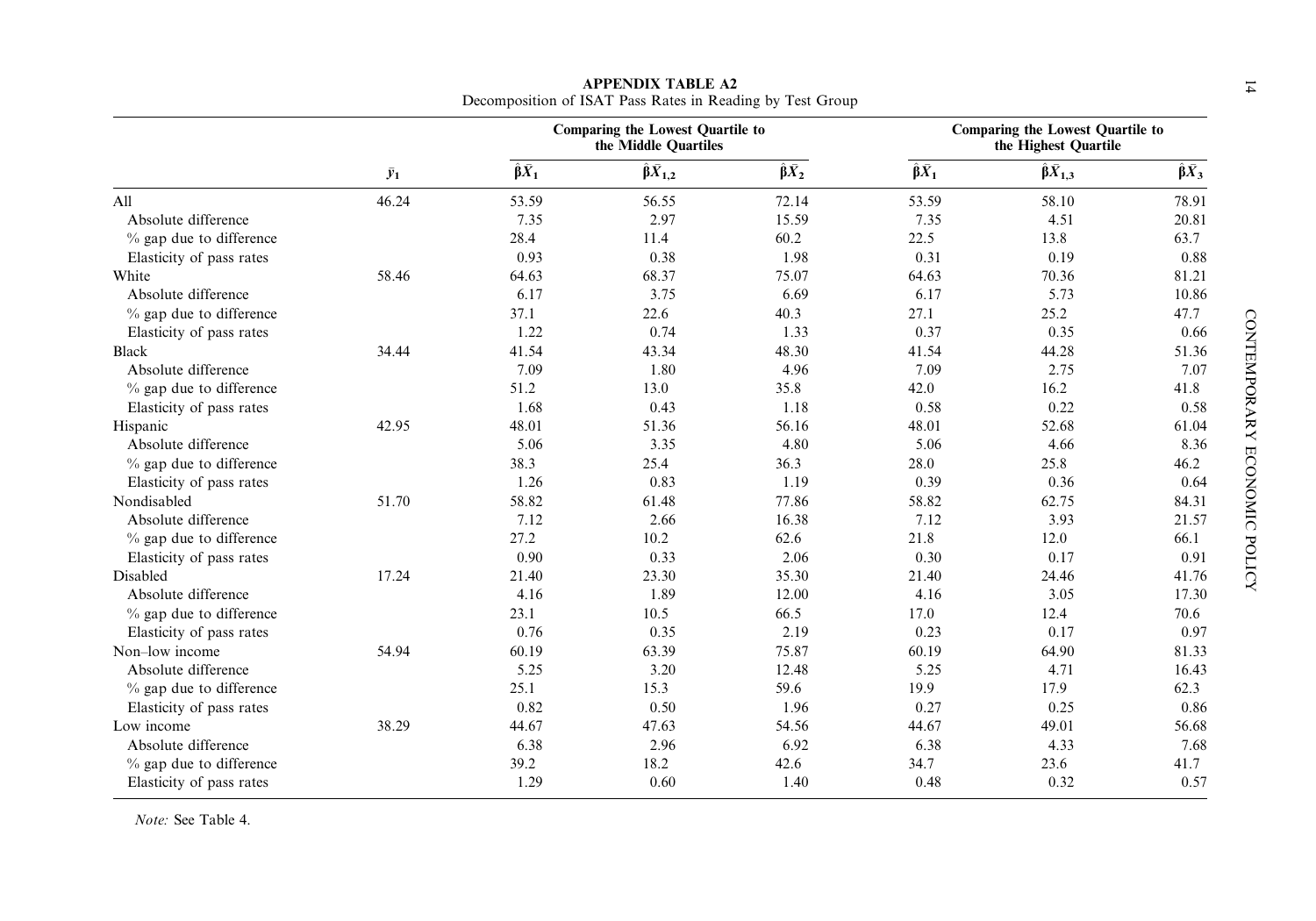|                                        | All                    | White                  | <b>Black</b>           | Hispanic               | <b>Nondis</b>          | <b>Disabled</b>        | Non-LI                 | Low-Inc.            |
|----------------------------------------|------------------------|------------------------|------------------------|------------------------|------------------------|------------------------|------------------------|---------------------|
| School is in an inner city             | $1.9861^{\rm b}$       | $3.2797^{\rm a}$       | $-5.6647$ <sup>a</sup> | $-1.2839$              | $2.0306^{b}$           | $4.7704^a$             | $4.7452^{\rm a}$       | $-1.4090$           |
|                                        | 0.9703                 | 1.0642                 | 1.9959                 | 2.6294                 | 1.0028                 | 1.7007                 | 1.0266                 | 1.4670              |
| School is in an urban county           | 3.7694 <sup>b</sup>    | 2.5966                 | 5.3115                 | 10.9208                | $3.6881^{b}$           | 1.9502                 | $3.3796$ <sup>c</sup>  | 2.3836              |
|                                        | 1.6672                 | 1.7163                 | 8.0566                 | 11.0101                | 1.7232                 | 3.0948                 | 1.7385                 | 2.4728              |
| Percent students who are black         | $-0.0376$              | $0.1096^{\rm a}$       | $-0.0690$              | $0.1245^{\circ}$       | $-0.0541^{\rm b}$      | $-0.0563$              | $-0.0656$ <sup>a</sup> | $-0.0673^{\circ}$   |
|                                        | 0.0236                 | 0.0320                 | 0.0466                 | 0.0718                 | 0.0244                 | 0.0424                 | 0.0254                 | 0.0344              |
| Percent students who are Hispanic      | $-0.1771$ <sup>a</sup> | $-0.1688$ <sup>a</sup> | $-0.1274$              | 0.0414                 | $-0.1801$ <sup>a</sup> | $-0.1549^b$            | $-0.1408$ <sup>a</sup> | $-0.1170^{\circ}$   |
|                                        | 0.0438                 | 0.0489                 | 0.0914                 | 0.0879                 | 0.0453                 | 0.0789                 | 0.0468                 | 0.0623              |
| Enrollment                             | 0.0017                 | 0.0017                 | $-0.0016$              | 0.0043                 | 0.0021                 | $-0.0030$              | 0.0023                 | 0.0035              |
|                                        | 0.0019                 | 0.0020                 | 0.0042                 | 0.0039                 | 0.0020                 | 0.0033                 | 0.0020                 | 0.0030              |
| Percent limited English proficiency    | $0.1958$ <sup>a</sup>  | $0.1984^{\rm a}$       | 0.0181                 | 0.0532                 | $0.1820^{\rm a}$       | $0.2955^{\rm b}$       | 0.0878                 | 0.0553              |
|                                        | 0.0655                 | 0.0721                 | 0.1351                 | 0.1155                 | 0.0677                 | 0.1185                 | 0.0695                 | 0.0948              |
| % students from low-income households  | $-0.3222$ <sup>a</sup> | $-0.3710$ <sup>a</sup> | $-0.1247^{\rm b}$      | $-0.2749$ <sup>a</sup> | $-0.3119^a$            | $-0.3167$ <sup>a</sup> | $-0.2614$ <sup>a</sup> | $-0.096b$           |
|                                        | 0.0271                 | 0.0294                 | 0.0532                 | 0.0704                 | 0.0280                 | 0.0487                 | 0.0289                 | 0.0425              |
| Class size                             | 0.0037                 | $-0.0261$              | 0.0138                 | $-0.0908$              | $-0.0542$              | $-0.0772$              | $-0.070$               | 0.2229              |
|                                        | 0.1073                 | 0.1156                 | 0.2336                 | 0.2757                 | 0.1110                 | 0.1987                 | 0.1132                 | 0.1708              |
| Attendance rate                        | $1.5548^{a}$           | $2.2677^a$             | $2.0131$ <sup>a</sup>  | $2.1263^b$             | $1.5997$ <sup>a</sup>  | 1.558c                 | $1.9537$ <sup>a</sup>  | 1.8003 <sup>a</sup> |
|                                        | 0.4120                 | 0.4801                 | 0.7473                 | 1.0601                 | 0.4258                 | 0.8354                 | 0.4655                 | 0.6350              |
| Truancy rate                           | 0.0128                 | $-0.5853^{\rm b}$      | 0.0517                 | $-0.3745$              | $-0.0058$              | $-0.0057$              | $-0.0829$              | $-0.2509$           |
|                                        | 0.1769                 | 0.2434                 | 0.2785                 | 0.3836                 | 0.1829                 | 0.3422                 | 0.1942                 | 0.2727              |
| Mobility rate                          | $-0.0869^{\rm b}$      | $-0.0591$              | 0.0320                 | $-0.0968$              | $-0.0572$              | $-0.1604^{\rm b}$      | $-0.0990b$             | $0.1154^c$          |
|                                        | 0.0421                 | 0.0480                 | 0.0727                 | 0.0922                 | 0.0435                 | 0.0759                 | 0.0450                 | 0.0627              |
| Minutes of English instruction per day | 0.0328                 | $0.0985^{b}$           | 0.0507                 | 0.1093                 | 0.0485                 | 0.0767                 | $0.0677^{\circ}$       | $0.1056^{\circ}$    |
|                                        | 0.0370                 | 0.0406                 | 0.0735                 | 0.0841                 | 0.0383                 | 0.0660                 | 0.0391                 | 0.0542              |
| % class taught by uncertified teachers | $-0.0413$              | 0.0359                 | $-0.0783$              | $-0.3315^{b}$          | $-0.0700$              | 0.0983                 | $-0.1238$ <sup>c</sup> | 0.0307              |
|                                        | 0.0667                 | 0.0812                 | 0.0989                 | 0.1444                 | 0.0689                 | 0.1205                 | 0.0726                 | 0.0921              |
| Constant                               | $-80.598$              | $-149.766$             | $-140.148$             | $-157.080$             | $-80.938$              | $-104.210$             | $-117.873$             | $-132.641$          |
|                                        | 39.929                 | 46.472                 | 72.728                 | 103.288                | 41.268                 | 80.908                 | 45.156                 | 61.793              |
| $R^2$                                  | 0.3459                 | 0.2999                 | 0.1345                 | 0.1486                 | 0.3288                 | 0.1879                 | 0.2854                 | 0.0806              |
| No. of observations                    | 1,852                  | 1,710                  | 631                    | 519                    | 1,849                  | 1,238                  | 1,786                  | 1,136               |

APPENDIX TABLE A3Regression Results: ISAT Pass Rates in Writing by Sociodemographic Groups on School Characteristics

*Note:* Standard errors are reported beneath the coefficient estimates.

<sup>a</sup>Statistically significant at the 1% level.

<sup>b</sup>Statistically significant at the 5% level.

 $\text{``Statistically significant at the } 10\% \text{ level.}$ 

Source: Illinois State Board of Education, 2001–2002 ISAT reports.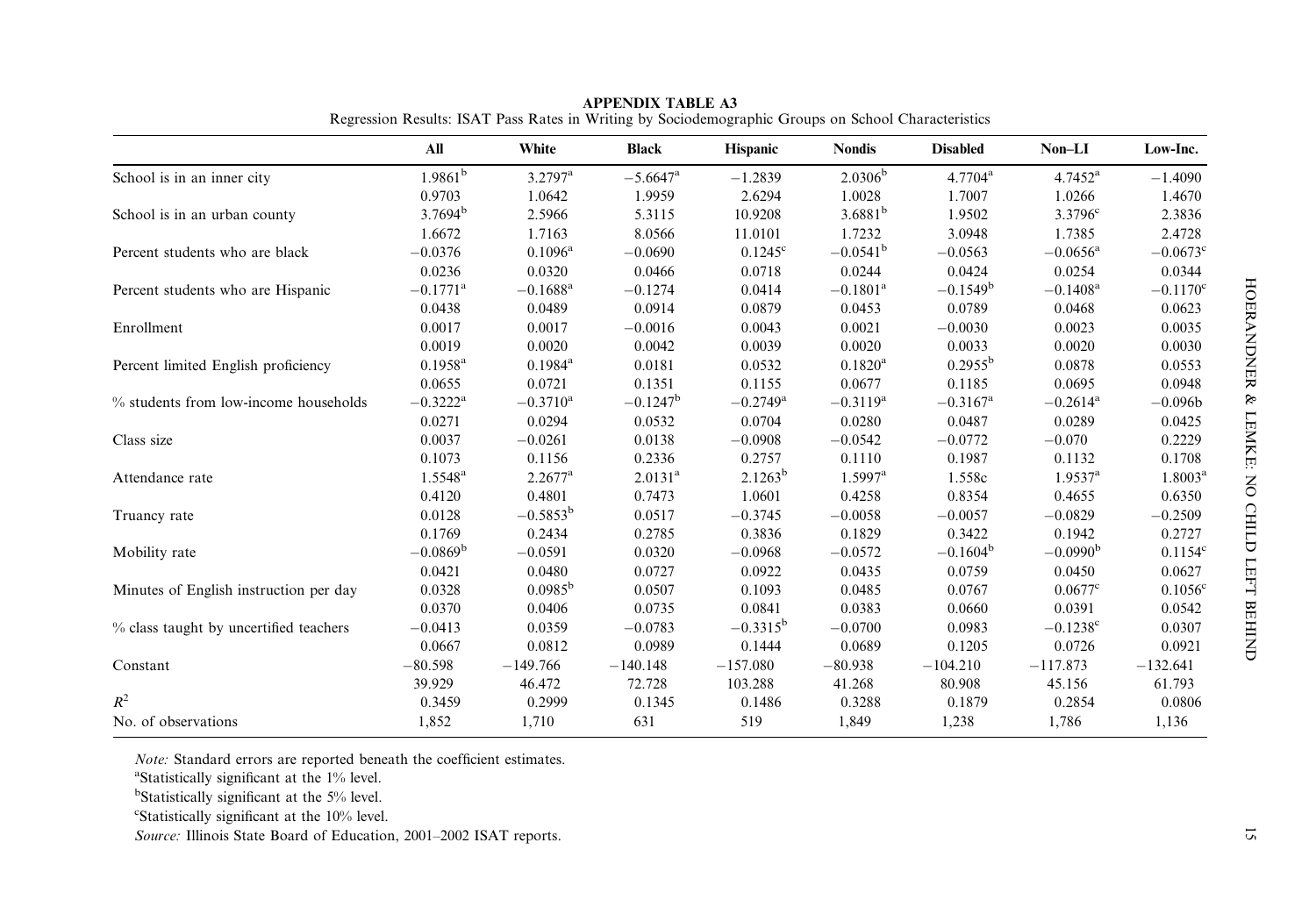|                           |             |                         | <b>Comparing the Lowest Quartile to</b><br>the Middle Quartiles |                         |                         | <b>Comparing the Lowest Quartile to</b><br>the Highest Quartile |                         |
|---------------------------|-------------|-------------------------|-----------------------------------------------------------------|-------------------------|-------------------------|-----------------------------------------------------------------|-------------------------|
|                           | $\bar{y}_1$ | $\hat{\beta} \bar{X}_1$ | $\hat{\beta}\bar{X}_{1,2}$                                      | $\hat{\beta} \bar{X}_2$ | $\hat{\beta} \bar{X}_1$ | $\hat{\beta} \bar{X}_{1,3}$                                     | $\hat{\beta} \bar{X}_3$ |
| A11                       | 34.49       | 51.91                   | 53.67                                                           | 63.14                   | 51.91                   | 54.67                                                           | 69.39                   |
| Absolute difference       |             | 17.42                   | 1.76                                                            | 9.47                    | 17.42                   | 2.75                                                            | 14.72                   |
| $%$ gap due to difference |             | 60.8                    | 6.1                                                             | 33.0                    | 49.9                    | 7.9                                                             | 42.2                    |
| Elasticity of pass rates  |             | 2.00                    | 0.20                                                            | 1.09                    | 0.69                    | 0.11                                                            | 0.58                    |
| White                     | 36.82       | 54.02                   | 56.59                                                           | 64.72                   | 54.02                   | 58.08                                                           | 71.20                   |
| Absolute difference       |             | 17.19                   | 2.58                                                            | 8.12                    | 17.19                   | 4.07                                                            | 13.12                   |
| % gap due to difference   |             | 61.6                    | 9.2                                                             | 29.1                    | 50.0                    | 11.8                                                            | 38.2                    |
| Elasticity of pass rates  |             | 2.03                    | 0.30                                                            | 0.96                    | 0.69                    | 0.16                                                            | 0.53                    |
| <b>Black</b>              | 28.81       | 46.27                   | 47.60                                                           | 53.33                   | 46.27                   | 48.21                                                           | 56.63                   |
| Absolute difference       |             | 17.46                   | 1.33                                                            | 5.73                    | 17.46                   | 1.94                                                            | 8.42                    |
| $%$ gap due to difference |             | 71.2                    | 5.4                                                             | 23.4                    | 62.8                    | 7.0%                                                            | 30.3                    |
| Elasticity of pass rates  |             | 2.34                    | 0.18                                                            | 0.77                    | 0.86                    | 0.10                                                            | 0.42                    |
| Hispanic                  | 33.67       | 47.26                   | 50.07                                                           | 54.88                   | 47.26                   | 51.71                                                           | 59.62                   |
| Absolute difference       |             | 13.59                   | 2.81                                                            | 4.81                    | 13.59                   | 4.45                                                            | 7.92                    |
| % gap due to difference   |             | 64.1                    | 13.3                                                            | 22.7                    | 52.4                    | 17.1                                                            | 30.5                    |
| Elasticity of pass rates  |             | 2.11                    | 0.44                                                            | 0.75                    | 0.72                    | 0.24                                                            | 0.42                    |
| Nondisabled               | 37.99       | 56.02                   | 57.66                                                           | 67.22                   | 56.02                   | 58.54                                                           | 73.35                   |
| Absolute difference       |             | 18.03                   | 1.64                                                            | 9.56                    | 18.03                   | 2.52                                                            | 14.81                   |
| $%$ gap due to difference |             | 61.7                    | 5.6                                                             | 32.7                    | 51.0                    | 7.1                                                             | 41.9                    |
| Elasticity of pass rates  |             | 2.03                    | 0.18                                                            | 1.08                    | 0.70                    | 0.10                                                            | 0.58                    |
| Disabled                  | 14.24       | 26.06                   | 28.22                                                           | 36.86                   | 26.06                   | 29.50                                                           | 43.17                   |
| Absolute difference       |             | 11.82                   | 2.16                                                            | 8.64                    | 11.82                   | 3.44                                                            | 13.67                   |
| $%$ gap due to difference |             | 52.2                    | 9.5                                                             | 38.2                    | 40.9                    | 11.9                                                            | 47.3                    |
| Elasticity of pass rates  |             | 1.72                    | 0.31                                                            | 1.26                    | 0.56                    | 0.16                                                            | 0.65                    |
| Non-low income            | 38.35       | 54.84                   | 57.13                                                           | 65.45                   | 54.84                   | 58.41                                                           | 71.37                   |
| Absolute difference       |             | 16.49                   | 2.28                                                            | 8.33                    | 16.49                   | 3.57                                                            | 12.95                   |
| % gap due to difference   |             | 60.9                    | 8.4                                                             | 30.7                    | 50.0                    | 10.8                                                            | 39.2                    |
| Elasticity of pass rates  |             | 2.00                    | 0.28                                                            | 1.01                    | 0.69                    | 0.15                                                            | 0.54                    |
| Low-income                | 29.70       | 45.71                   | 46.55                                                           | 51.09                   | 45.71                   | 46.94                                                           | 53.71                   |
| Absolute difference       |             | 16.01                   | 0.84                                                            | 4.54                    | 16.01                   | 1.23                                                            | 6.76                    |
| % gap due to difference   |             | 74.8                    | 3.9                                                             | 21.2                    | 66.7                    | 5.1                                                             | 28.2                    |
| Elasticity of pass rates  |             | 2.46                    | 0.13                                                            | 0.70                    | 0.92                    | 0.07                                                            | 0.39                    |

APPENDIX TABLE A4<br>Decomposition of ISAT Pass Rates in Writing by Test Group

Note: See Table 4.